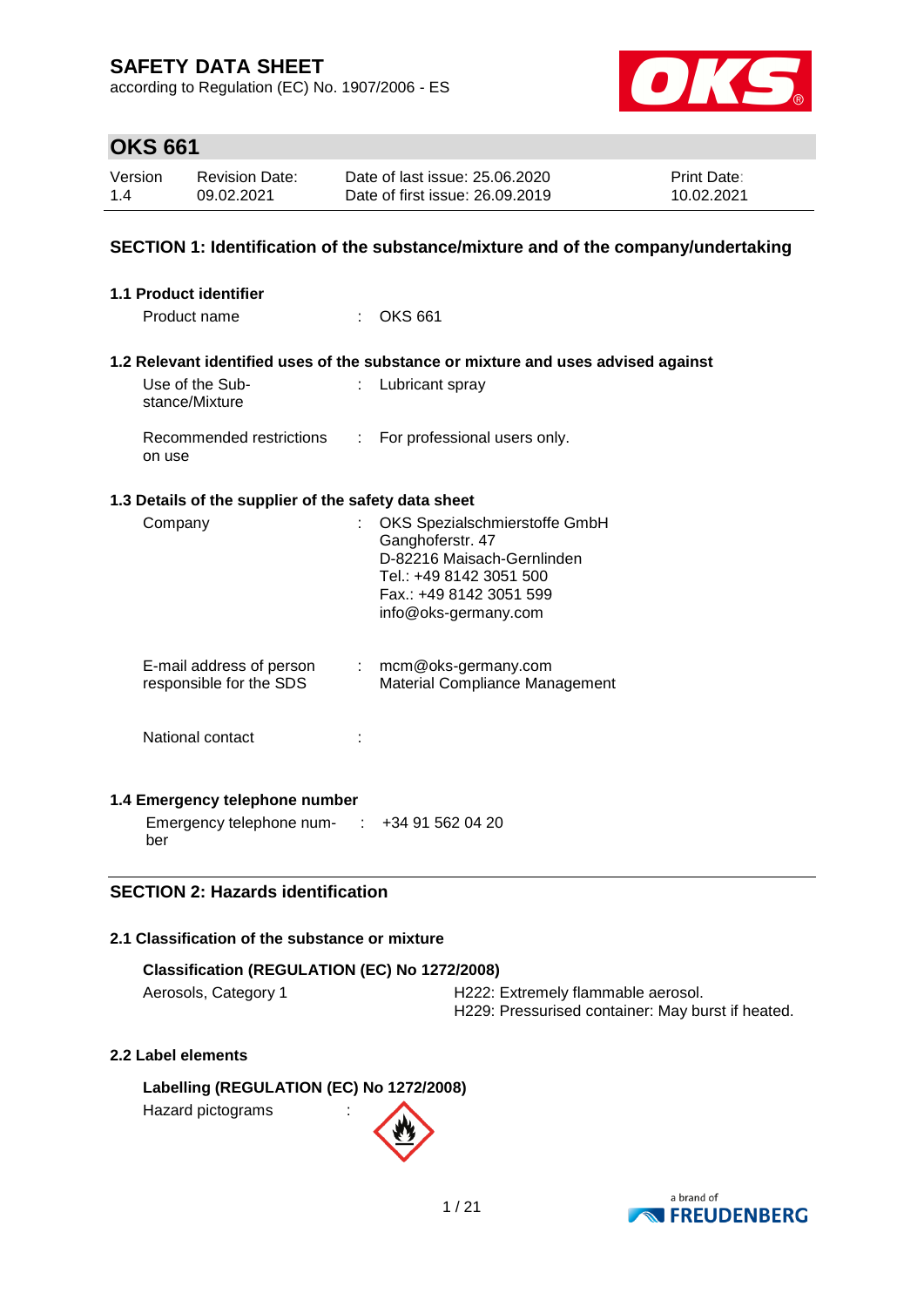according to Regulation (EC) No. 1907/2006 - ES



# **OKS 661**

| Version<br>1.4 | <b>Revision Date:</b><br>09.02.2021 |   | Date of last issue: 25.06.2020<br>Date of first issue: 26.09.2019 |                                                                                                      | Print Date:<br>10.02.2021 |
|----------------|-------------------------------------|---|-------------------------------------------------------------------|------------------------------------------------------------------------------------------------------|---------------------------|
|                | Signal word                         |   | Danger                                                            |                                                                                                      |                           |
|                | Hazard statements                   |   | H <sub>222</sub><br>H <sub>229</sub>                              | Extremely flammable aerosol.<br>Pressurised container: May burst if heated.                          |                           |
|                | Precautionary statements            | ÷ | <b>Prevention:</b>                                                |                                                                                                      |                           |
|                |                                     |   | P <sub>210</sub>                                                  | Keep away from heat, hot surfaces, sparks,<br>open flames and other ignition sources. No<br>smoking. |                           |
|                |                                     |   | P <sub>211</sub>                                                  | Do not spray on an open flame or other<br>ignition source.                                           |                           |
|                |                                     |   | P <sub>251</sub>                                                  | Do not pierce or burn, even after use.                                                               |                           |
|                |                                     |   | Storage:                                                          |                                                                                                      |                           |
|                |                                     |   | $P410 + P412$                                                     | Protect from sunlight. Do not expose to<br>temperatures exceeding 50 °C/ 122 °F.                     |                           |

#### **Additional Labelling**

EUH208 Contains cinnamaldehyde. May produce an allergic reaction.

#### **2.3 Other hazards**

This substance/mixture contains no components considered to be either persistent, bioaccumulative and toxic (PBT), or very persistent and very bioaccumulative (vPvB) at levels of 0.1% or higher.

#### **SECTION 3: Composition/information on ingredients**

#### **3.2 Mixtures**

Chemical nature : Active substance with propellant Ethanol **Perfumes** water

#### **Components**

| Chemical name | CAS-No.<br>EC-No.<br>Index-No.<br><b>Registration number</b>                   | Classification                         | Concentration<br>limits<br>M-Factor<br><b>Notes</b> | Concentration<br>(% w/w) |
|---------------|--------------------------------------------------------------------------------|----------------------------------------|-----------------------------------------------------|--------------------------|
| ethanol       | $64 - 17 - 5$<br>200-578-6<br>603-002-00-5<br>01-2119457610-43-<br><b>XXXX</b> | Flam. Liq.2; H225<br>Eye Irrit.2; H319 | 50 %<br>Eye Irrit.2A,                               | $>= 30 - 50$             |

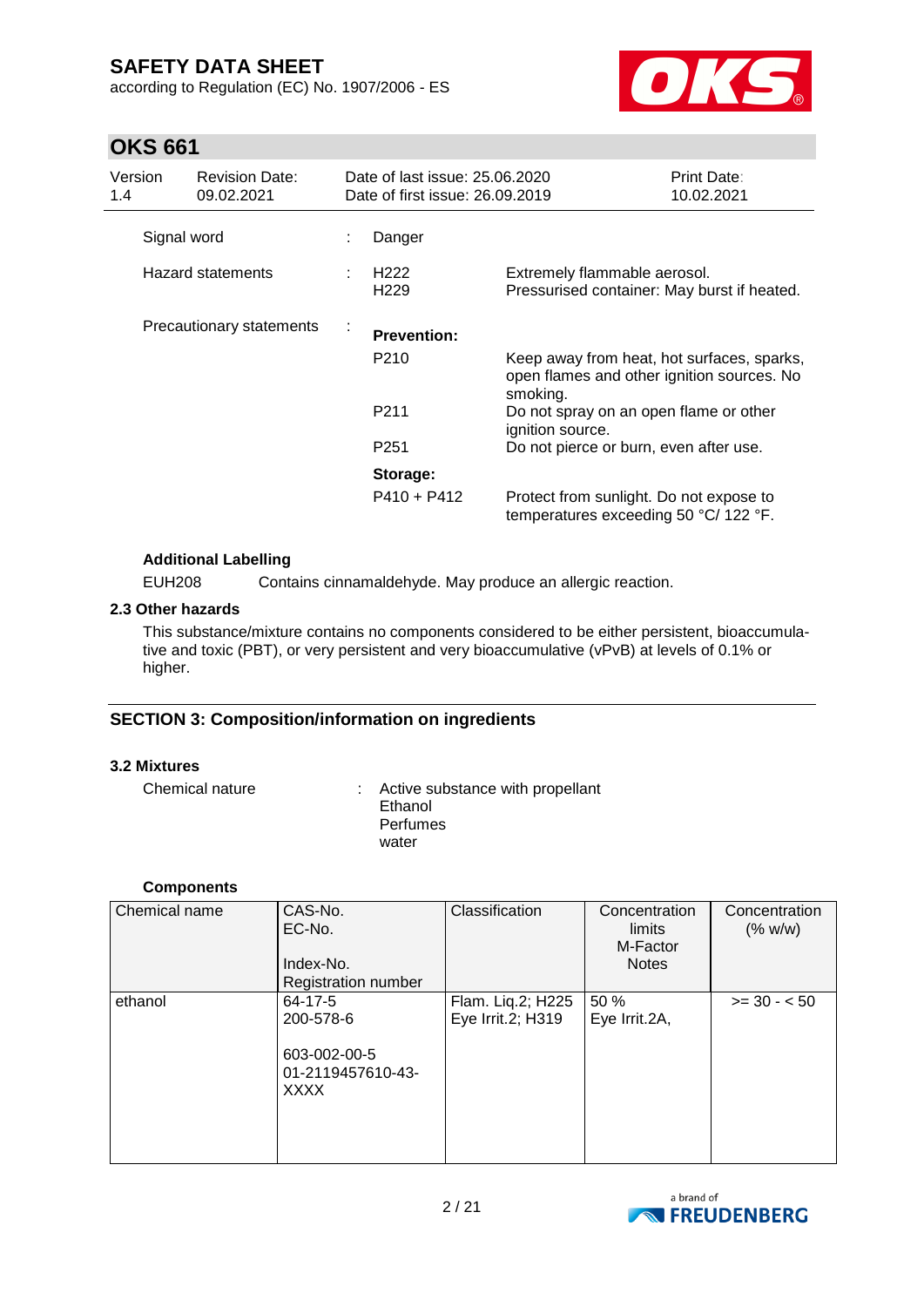according to Regulation (EC) No. 1907/2006 - ES



# **OKS 661**

| Version<br>1.4    | <b>Revision Date:</b><br>09.02.2021 |                                                                           | Date of last issue: 25.06.2020<br>Date of first issue: 26.09.2019                 | Print Date:<br>10.02.2021     |                |
|-------------------|-------------------------------------|---------------------------------------------------------------------------|-----------------------------------------------------------------------------------|-------------------------------|----------------|
|                   | 1-methoxy-2-propanol                | 107-98-2<br>203-539-1<br>603-064-00-3<br>01-2119457435-35-<br><b>XXXX</b> | Flam. Liq.3; H226<br>STOT SE3; H336                                               |                               | $>= 1 - 10$    |
| pentane-2,4-dione |                                     | 123-54-6<br>204-634-0<br>606-029-00-0                                     | Flam. Liq.3; H226<br>Acute Tox.4; H302                                            |                               | $>= 1 - 10$    |
| methyl salicylate |                                     | 119-36-8<br>204-317-7                                                     | Acute Tox.4; H302                                                                 |                               | $>= 1 - 10$    |
| cinnamaldehyde    |                                     | 104-55-2<br>203-213-9                                                     | Acute Tox.4; H312<br>Skin Irrit.2; H315<br>Eye Irrit.2; H319<br>Skin Sens.1; H317 |                               | $>= 0, 1 - 1$  |
|                   |                                     | Substances with a workplace exposure limit :                              |                                                                                   |                               |                |
| isobutane         |                                     | 75-28-5<br>200-857-2<br>601-004-00-0<br>01-2119485395-27-<br><b>XXXX</b>  | Flam. Gas1A;<br>H220<br>Press. GasCompr.<br>Gas; H280                             | Note U (table<br>3.1), Note C | $>= 20 - < 30$ |
| propane           |                                     | 74-98-6<br>200-827-9<br>601-003-00-5<br>01-2119486944-21-<br><b>XXXX</b>  | Flam. Gas1A;<br>H <sub>220</sub><br>Press. GasCompr.<br>Gas; H280                 | Note U (table<br>3.1)         | $>= 1 - 10$    |

For explanation of abbreviations see section 16.

#### **SECTION 4: First aid measures**

#### **4.1 Description of first aid measures**

If inhaled : Remove person to fresh air. If signs/symptoms continue, get medical attention. Keep patient warm and at rest. If unconscious, place in recovery position and seek medical advice. Keep respiratory tract clear. If breathing is irregular or stopped, administer artificial respiration. In case of skin contact : Take off all contaminated clothing immediately.

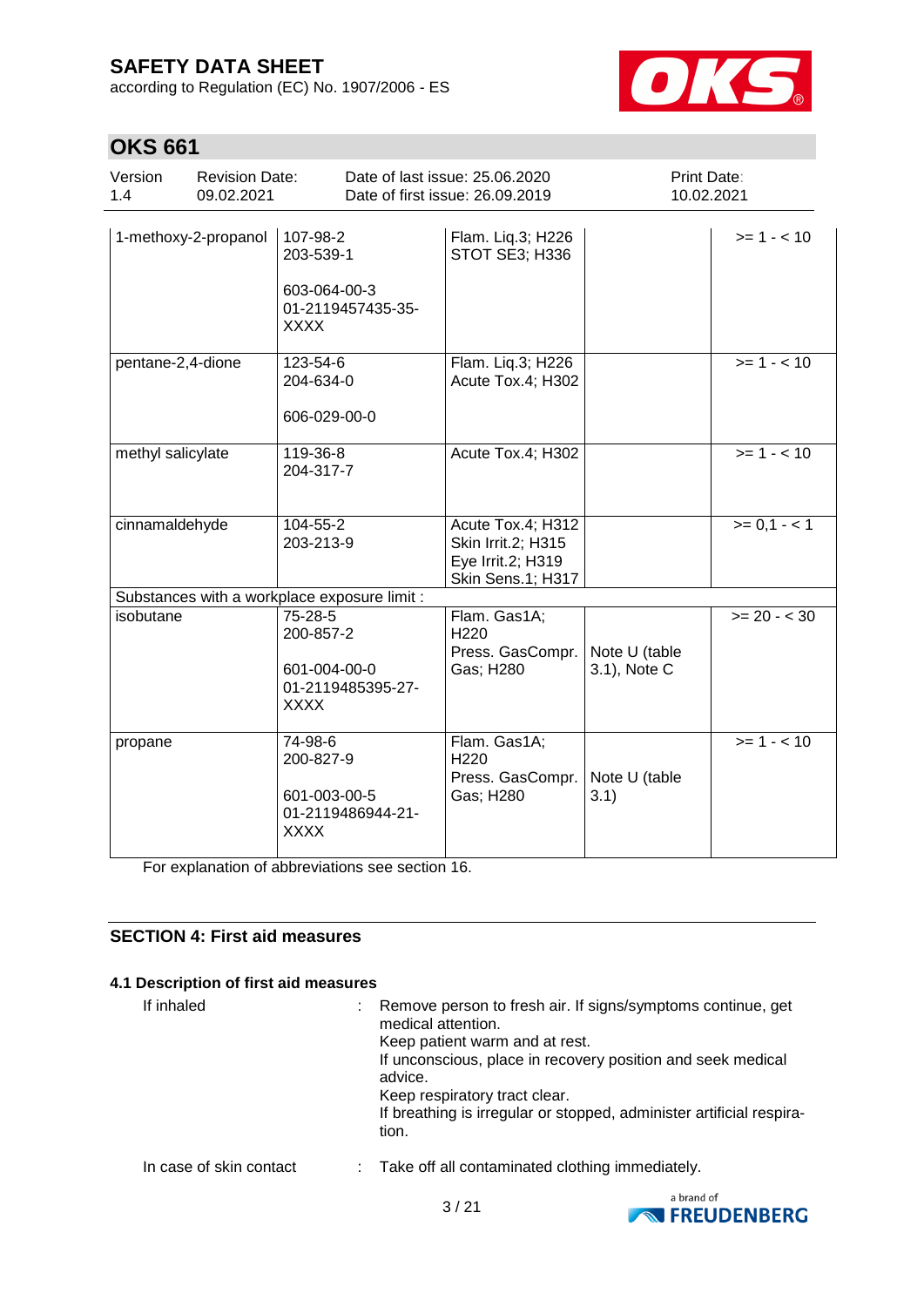according to Regulation (EC) No. 1907/2006 - ES



# **OKS 661**

ucts

| Version<br>1.4 |              | <b>Revision Date:</b><br>09.02.2021     |    | Date of last issue: 25.06.2020<br>Date of first issue: 26.09.2019                                                                                                                                                           | <b>Print Date:</b><br>10.02.2021 |
|----------------|--------------|-----------------------------------------|----|-----------------------------------------------------------------------------------------------------------------------------------------------------------------------------------------------------------------------------|----------------------------------|
|                |              |                                         |    | Wash off immediately with soap and plenty of water.<br>Get medical attention immediately if irritation develops and<br>persists.<br>Wash clothing before reuse.<br>Thoroughly clean shoes before reuse.                     |                                  |
|                |              | In case of eye contact                  | t. | Rinse immediately with plenty of water, also under the eyelids,<br>for at least 10 minutes.<br>If eye irritation persists, consult a specialist.                                                                            |                                  |
|                | If swallowed |                                         |    | Move the victim to fresh air.<br>Keep respiratory tract clear.<br>Do NOT induce vomiting.<br>Rinse mouth with water.                                                                                                        |                                  |
|                |              |                                         |    | 4.2 Most important symptoms and effects, both acute and delayed                                                                                                                                                             |                                  |
|                | Symptoms     |                                         |    | Inhalation may provoke the following symptoms:<br><b>Unconsciousness</b><br><b>Dizziness</b><br><b>Drowsiness</b><br>Headache<br>Nausea<br><b>Tiredness</b><br>Allergic appearance                                          |                                  |
|                | <b>Risks</b> |                                         |    | May cause an allergic skin reaction.                                                                                                                                                                                        |                                  |
|                |              |                                         |    | 4.3 Indication of any immediate medical attention and special treatment needed                                                                                                                                              |                                  |
|                | Treatment    |                                         |    | The first aid procedure should be established in consultation<br>with the doctor responsible for industrial medicine.<br>Treat symptomatically.                                                                             |                                  |
|                |              | <b>SECTION 5: Firefighting measures</b> |    |                                                                                                                                                                                                                             |                                  |
|                |              | 5.1 Extinguishing media                 |    |                                                                                                                                                                                                                             |                                  |
|                |              | Suitable extinguishing media :          |    | ABC powder                                                                                                                                                                                                                  |                                  |
|                | media        | Unsuitable extinguishing                |    | High volume water jet                                                                                                                                                                                                       |                                  |
|                |              |                                         |    | 5.2 Special hazards arising from the substance or mixture                                                                                                                                                                   |                                  |
|                | fighting     | Specific hazards during fire-           |    | <b>Fire Hazard</b><br>Do not let product enter drains.<br>Contains gas under pressure; may explode if heated.<br>Beware of vapours accumulating to form explosive concentra-<br>tions. Vapours can accumulate in low areas. |                                  |
|                |              | Hazardous combustion prod- :            |    | Carbon oxides                                                                                                                                                                                                               |                                  |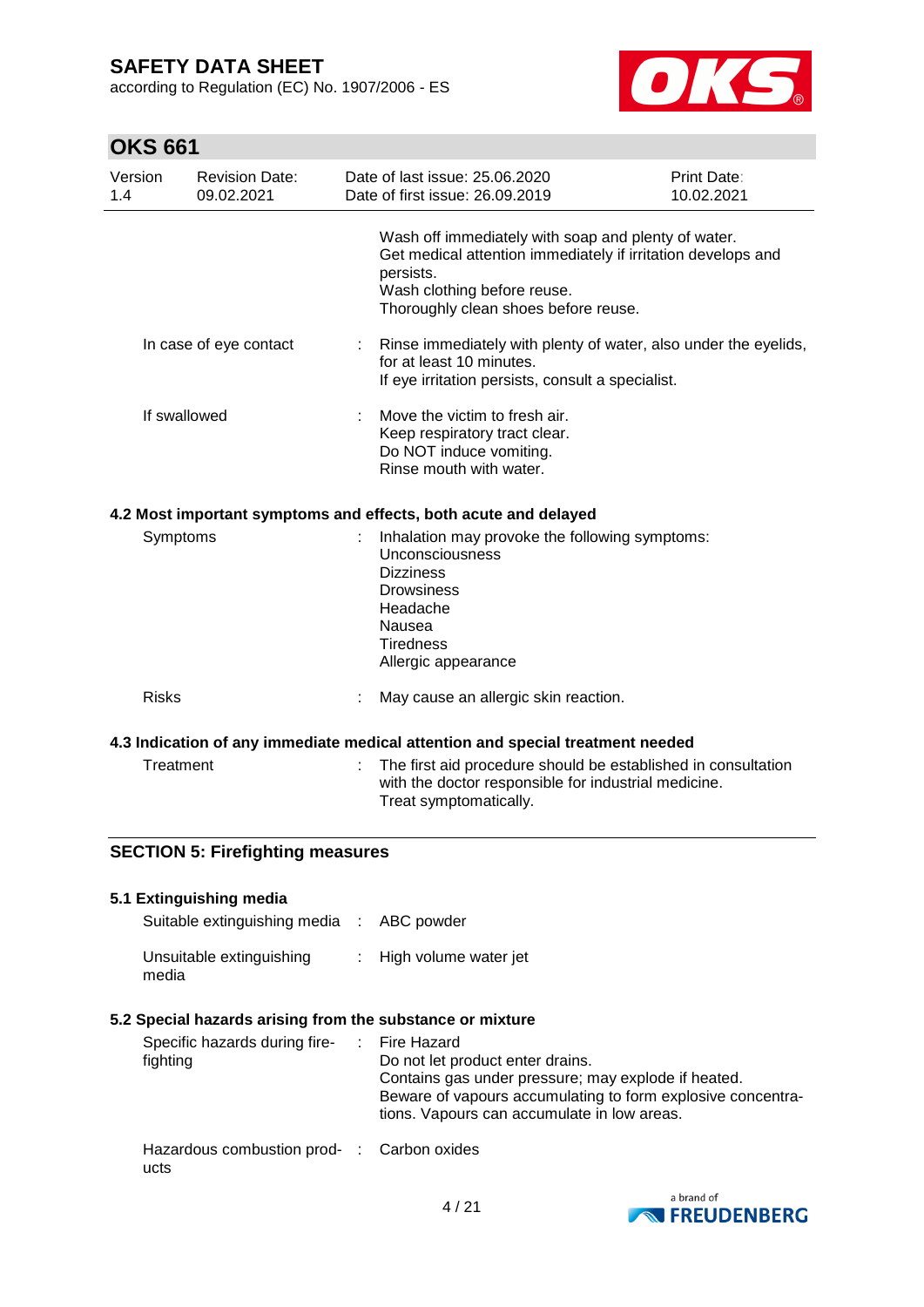according to Regulation (EC) No. 1907/2006 - ES



## **OKS 661**

| Version | <b>Revision Date:</b> | Date of last issue: 25,06,2020  | <b>Print Date:</b> |
|---------|-----------------------|---------------------------------|--------------------|
| 1.4     | 09.02.2021            | Date of first issue: 26,09,2019 | 10.02.2021         |

#### **5.3 Advice for firefighters**

| Special protective equipment :<br>for firefighters | In the event of fire, wear self-contained breathing apparatus.<br>Use personal protective equipment. Exposure to decomposi-<br>tion products may be a hazard to health.                      |
|----------------------------------------------------|----------------------------------------------------------------------------------------------------------------------------------------------------------------------------------------------|
| Further information                                | : Standard procedure for chemical fires.<br>Collect contaminated fire extinguishing water separately. This<br>must not be discharged into drains.<br>Cool containers/tanks with water spray. |

#### **SECTION 6: Accidental release measures**

#### **6.1 Personal precautions, protective equipment and emergency procedures**

| Personal precautions | : Evacuate personnel to safe areas.<br>Ensure adequate ventilation.<br>Remove all sources of ignition.<br>Do not breathe vapours or spray mist.<br>Refer to protective measures listed in sections 7 and 8.<br>Only qualified personnel equipped with suitable protective<br>equipment may intervene. |
|----------------------|-------------------------------------------------------------------------------------------------------------------------------------------------------------------------------------------------------------------------------------------------------------------------------------------------------|
|----------------------|-------------------------------------------------------------------------------------------------------------------------------------------------------------------------------------------------------------------------------------------------------------------------------------------------------|

#### **6.2 Environmental precautions**

|  | Environmental precautions |  | $\therefore$ Try to prevent the material from entering drains or water<br>courses.<br>Prevent further leakage or spillage if safe to do so.<br>Local authorities should be advised if significant spillages<br>cannot be contained. |
|--|---------------------------|--|-------------------------------------------------------------------------------------------------------------------------------------------------------------------------------------------------------------------------------------|
|--|---------------------------|--|-------------------------------------------------------------------------------------------------------------------------------------------------------------------------------------------------------------------------------------|

#### **6.3 Methods and material for containment and cleaning up**

| Methods for cleaning up | : Contain spillage, and then collect with non-combustible ab-    |
|-------------------------|------------------------------------------------------------------|
|                         | sorbent material, (e.g. sand, earth, diatomaceous earth, ver-    |
|                         | miculite) and place in container for disposal according to local |
|                         | / national regulations (see section 13).                         |
|                         | Keep in suitable, closed containers for disposal.                |
|                         | Non-sparking tools should be used.                               |

#### **6.4 Reference to other sections**

For personal protection see section 8.

#### **SECTION 7: Handling and storage**

#### **7.1 Precautions for safe handling**

Advice on safe handling : Do not use in areas without adequate ventilation. Do not breathe vapours or spray mist.

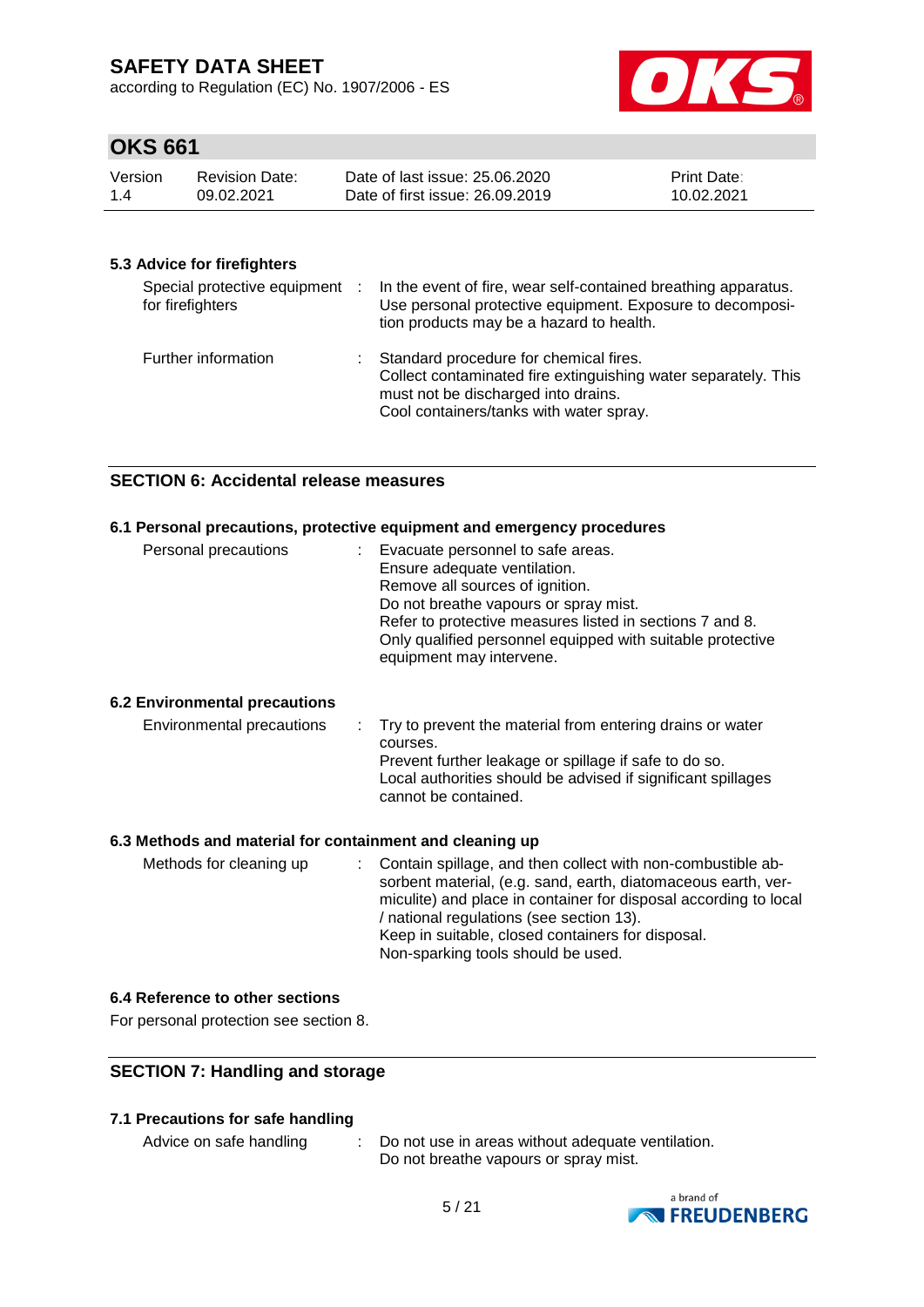according to Regulation (EC) No. 1907/2006 - ES



# **OKS 661**

| Version<br>1.4 | <b>Revision Date:</b><br>09.02.2021              |   | Date of last issue: 25.06.2020<br>Date of first issue: 26.09.2019                                                                                                                                                                                                                                                                                                                                                                                                                                                                                                                                                                                                                                                                                                                                                                                                                                                                                                                            | Print Date:<br>10.02.2021 |
|----------------|--------------------------------------------------|---|----------------------------------------------------------------------------------------------------------------------------------------------------------------------------------------------------------------------------------------------------------------------------------------------------------------------------------------------------------------------------------------------------------------------------------------------------------------------------------------------------------------------------------------------------------------------------------------------------------------------------------------------------------------------------------------------------------------------------------------------------------------------------------------------------------------------------------------------------------------------------------------------------------------------------------------------------------------------------------------------|---------------------------|
|                |                                                  |   | In case of insufficient ventilation, wear suitable respiratory<br>equipment.<br>Avoid contact with skin and eyes.<br>For personal protection see section 8.<br>Keep away from fire, sparks and heated surfaces.<br>Persons with a history of skin sensitisation problems or asth-<br>ma, allergies, chronic or recurrent respiratory disease should<br>not be employed in any process in which this mixture is being<br>used.<br>Smoking, eating and drinking should be prohibited in the ap-<br>plication area.<br>Wash hands and face before breaks and immediately after<br>handling the product.<br>Do not get in eyes or mouth or on skin.<br>Do not get on skin or clothing.<br>Do not ingest.<br>Do not use sparking tools.<br>These safety instructions also apply to empty packaging which<br>may still contain product residues.<br>Pressurized container: protect from sunlight and do not ex-<br>pose to temperatures exceeding 50 °C. Do not pierce or burn,<br>even after use. |                           |
|                | Hygiene measures                                 | ÷ | Wash face, hands and any exposed skin thoroughly after<br>handling.                                                                                                                                                                                                                                                                                                                                                                                                                                                                                                                                                                                                                                                                                                                                                                                                                                                                                                                          |                           |
|                |                                                  |   | 7.2 Conditions for safe storage, including any incompatibilities                                                                                                                                                                                                                                                                                                                                                                                                                                                                                                                                                                                                                                                                                                                                                                                                                                                                                                                             |                           |
|                | Requirements for storage<br>areas and containers |   | BEWARE: Aerosol is pressurized. Keep away from direct sun<br>exposure and temperatures over 50 °C. Do not open by force<br>or throw into fire even after use. Do not spray on flames or<br>red-hot objects. Store in accordance with the particular na-<br>tional regulations.                                                                                                                                                                                                                                                                                                                                                                                                                                                                                                                                                                                                                                                                                                               |                           |
|                |                                                  |   | Protect from frost.                                                                                                                                                                                                                                                                                                                                                                                                                                                                                                                                                                                                                                                                                                                                                                                                                                                                                                                                                                          |                           |
|                | 7.3 Specific end use(s)<br>Specific use(s)       |   | Specific instructions for handling, not required.                                                                                                                                                                                                                                                                                                                                                                                                                                                                                                                                                                                                                                                                                                                                                                                                                                                                                                                                            |                           |

### **SECTION 8: Exposure controls/personal protection**

#### **8.1 Control parameters**

#### **Occupational Exposure Limits**

| Components | CAS-No. | Value type (Form<br>of exposure) | Control parameters           | <b>Basis</b>                    |
|------------|---------|----------------------------------|------------------------------|---------------------------------|
| ethanol    | 64-17-5 | VLA-EC                           | $1.000$ ppm<br>1.910 $mg/m3$ | <b>ES VLA</b><br>$(2013-02-22)$ |
| isobutane  | 75-28-5 | VLA-ED (gas)                     | $1.000$ ppm                  | ES VLA                          |

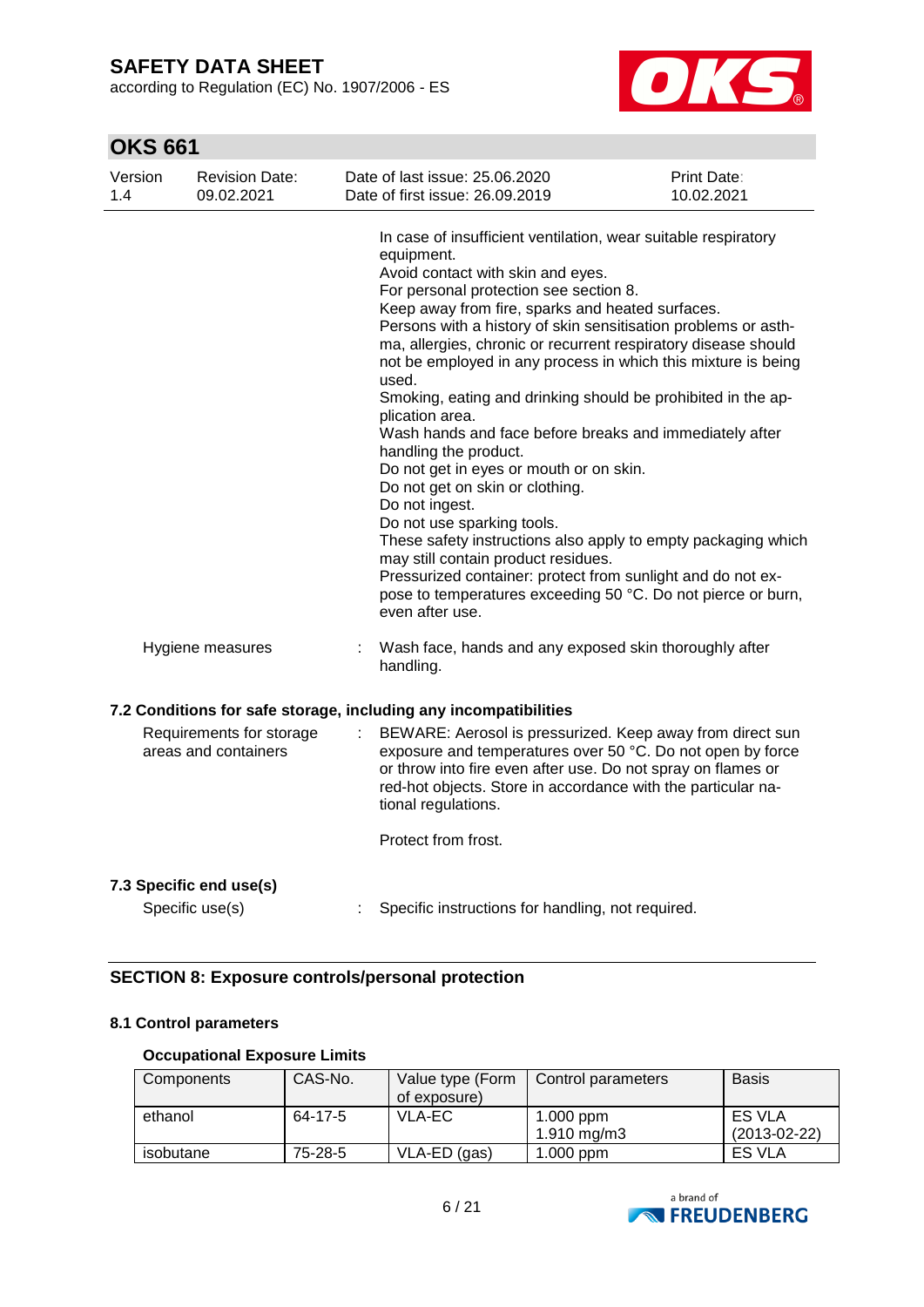according to Regulation (EC) No. 1907/2006 - ES



# **OKS 661**

| Version |  |
|---------|--|
| 14      |  |

Revision Date: 09.02.2021

Date of last issue: 25.06.2020 Date of first issue: 26.09.2019 Print Date: 10.02.2021

|                     |             |                                                                               |                                                                               | $(2013-02-22)$               |  |  |  |
|---------------------|-------------|-------------------------------------------------------------------------------|-------------------------------------------------------------------------------|------------------------------|--|--|--|
| propane             | 74-98-6     | VLA-ED                                                                        | 1.000 ppm                                                                     | ES VLA<br>$(2011 - 03 - 03)$ |  |  |  |
| 1-methoxy-2-        | 107-98-2    | <b>TWA</b>                                                                    | 100 ppm                                                                       | 2000/39/EC                   |  |  |  |
| propanol            |             |                                                                               | 375 mg/m3                                                                     | $(2000-06-16)$               |  |  |  |
| Further information |             |                                                                               | Identifies the possibility of significant uptake through the skin, Indicative |                              |  |  |  |
|                     |             | <b>STEL</b>                                                                   | 150 ppm                                                                       | 2000/39/EC                   |  |  |  |
|                     |             |                                                                               | 568 mg/m3                                                                     | $(2000-06-16)$               |  |  |  |
| Further information |             | Identifies the possibility of significant uptake through the skin, Indicative |                                                                               |                              |  |  |  |
|                     |             | VLA-ED                                                                        | $100$ ppm                                                                     | <b>ES VLA</b>                |  |  |  |
|                     |             |                                                                               | 375 mg/m3                                                                     | $(2011 - 03 - 03)$           |  |  |  |
| Further information | <b>Skin</b> |                                                                               |                                                                               |                              |  |  |  |
|                     |             | VLA-EC                                                                        | 150 ppm                                                                       | ES VLA                       |  |  |  |
|                     |             |                                                                               | 568 mg/m3                                                                     | $(2011 - 03 - 03)$           |  |  |  |
| Further information | <b>Skin</b> |                                                                               |                                                                               |                              |  |  |  |
| pentane-2,4-dione   | 123-54-6    | VLA-ED                                                                        | 20 ppm                                                                        | <b>ES VLA</b>                |  |  |  |
|                     |             |                                                                               | 83 mg/m3                                                                      | $(2014 - 01 - 01)$           |  |  |  |
| Further information | <b>Skin</b> |                                                                               |                                                                               |                              |  |  |  |
|                     |             | VLA-EC                                                                        | 40 ppm                                                                        | ES VLA                       |  |  |  |
|                     |             |                                                                               | 166 mg/m3                                                                     | $(2014 - 01 - 01)$           |  |  |  |
| Further information | Skin        |                                                                               |                                                                               |                              |  |  |  |

#### **Derived No Effect Level (DNEL) according to Regulation (EC) No. 1907/2006:**

| Substance name | End Use        | Exposure routes | Potential health ef- | Value      |
|----------------|----------------|-----------------|----------------------|------------|
|                |                |                 | fects                |            |
| ethanol        | Industrial use | Inhalation      | Acute systemic ef-   | 1900 mg/m3 |
|                |                |                 | fects                |            |
|                | Industrial use | Inhalation      | Long-term systemic   | 950 mg/m3  |
|                |                |                 | effects              |            |
|                | Industrial use | Skin contact    | Long-term systemic   | 343 mg/kg  |
|                |                |                 | effects              |            |

### **Predicted No Effect Concentration (PNEC) according to Regulation (EC) No. 1907/2006:**

| <b>Environmental Compartment</b><br>Substance name |                                           | Value        |
|----------------------------------------------------|-------------------------------------------|--------------|
| ethanol                                            | Fresh water                               | $0,96$ mg/l  |
|                                                    | Marine water                              | $0,79$ mg/l  |
|                                                    | Intermittent use/release                  | $2,75$ mg/l  |
|                                                    | Microbiological Activity in Sewage Treat- | 580 mg/l     |
|                                                    | ment Systems                              |              |
|                                                    | Fresh water sediment                      | $3,6$ mg/kg  |
|                                                    | Soil                                      | $0,63$ mg/kg |

#### **8.2 Exposure controls**

#### **Engineering measures**

Use only in an area equipped with explosion proof exhaust ventilation. Handle only in a place equipped with local exhaust (or other appropriate exhaust).

#### **Personal protective equipment**

Eye protection : Safety glasses with side-shields

Hand protection

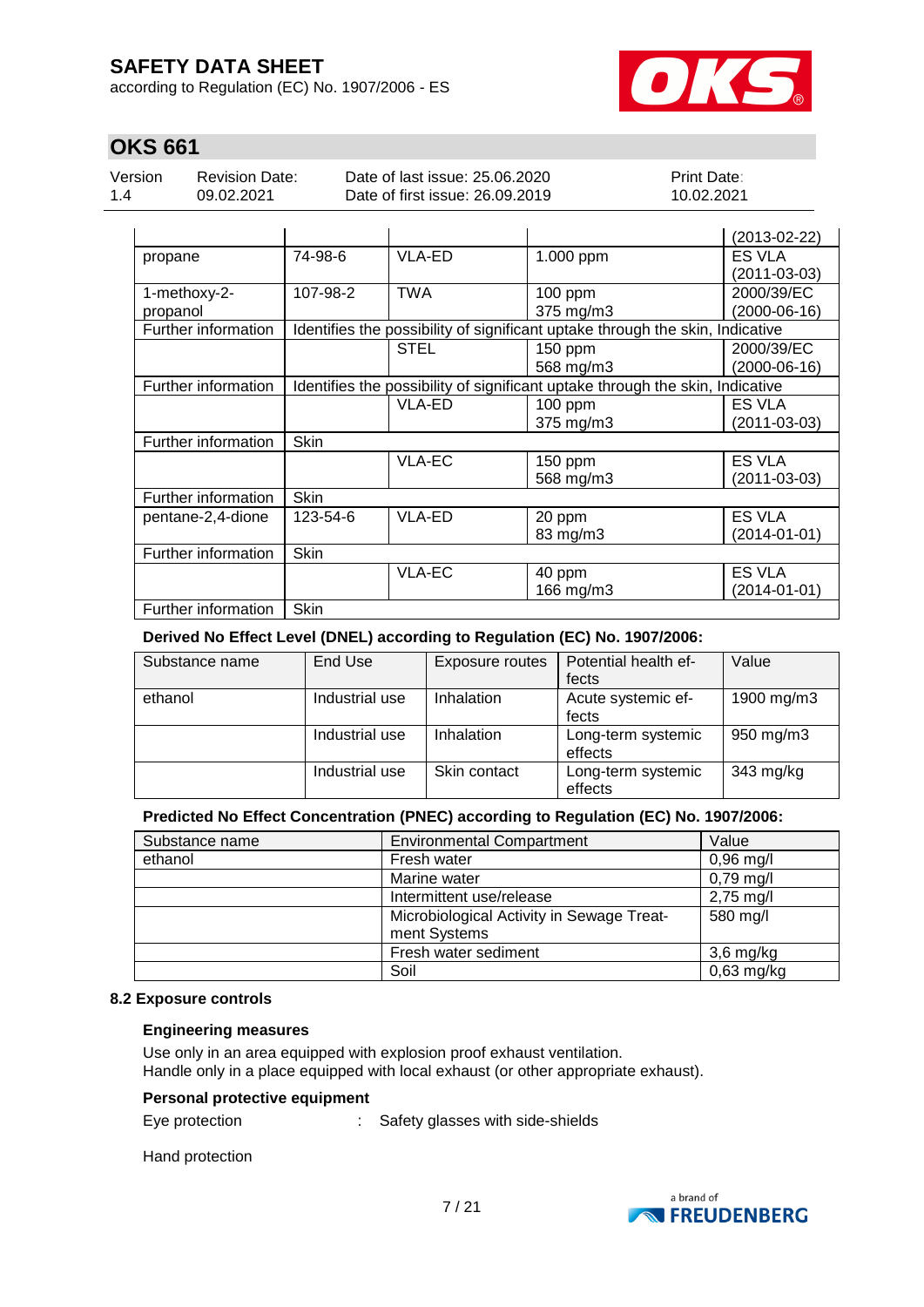according to Regulation (EC) No. 1907/2006 - ES



# **OKS 661**

| Version<br>1.4 | <b>Revision Date:</b><br>09.02.2021                | Date of last issue: 25,06,2020<br>Date of first issue: 26.09.2019                                                                                                                                                                                                                                                                                                            | Print Date:<br>10.02.2021 |
|----------------|----------------------------------------------------|------------------------------------------------------------------------------------------------------------------------------------------------------------------------------------------------------------------------------------------------------------------------------------------------------------------------------------------------------------------------------|---------------------------|
|                | Material<br>Break through time<br>Protective index | Nitrile rubber<br>$> 10$ min<br>Class 1                                                                                                                                                                                                                                                                                                                                      |                           |
|                | Remarks                                            | For prolonged or repeated contact use protective gloves. The<br>break through time depends amongst other things on the<br>material, the thickness and the type of glove and therefore<br>has to be measured for each case.<br>The selected protective gloves have to satisfy the specifica-<br>tions of Regulation (EU) 2016/425 and the standard EN 374<br>derived from it. |                           |
|                | Respiratory protection                             | Use respiratory protection unless adequate local exhaust<br>ventilation is provided or exposure assessment demonstrates<br>that exposures are within recommended exposure guidelines.                                                                                                                                                                                        |                           |
|                | Filter type                                        | Type $A(A)$                                                                                                                                                                                                                                                                                                                                                                  |                           |
|                | Protective measures                                | The type of protective equipment must be selected according<br>to the concentration and amount of the dangerous substance<br>at the specific workplace.<br>Choose body protection in relation to its type, to the concen-<br>tration and amount of dangerous substances, and to the spe-<br>cific work-place.                                                                |                           |

### **SECTION 9: Physical and chemical properties**

#### **9.1 Information on basic physical and chemical properties**

| Appearance                  | aerosol<br>t.                             |
|-----------------------------|-------------------------------------------|
| Colour                      | yellow<br>t.                              |
| Odour                       | characteristic<br>t.                      |
| Odour Threshold             | No data available<br>t.                   |
|                             |                                           |
| рH                          | 6 $(20 °C)$<br>t.<br>Concentration: 100 % |
| Melting point/range         | No data available<br>t.                   |
| Boiling point/boiling range | : -42 °C<br>(1.013 hPa)                   |
| Flash point                 | $-104 °C$<br>t.<br>Method: Abel-Pensky    |

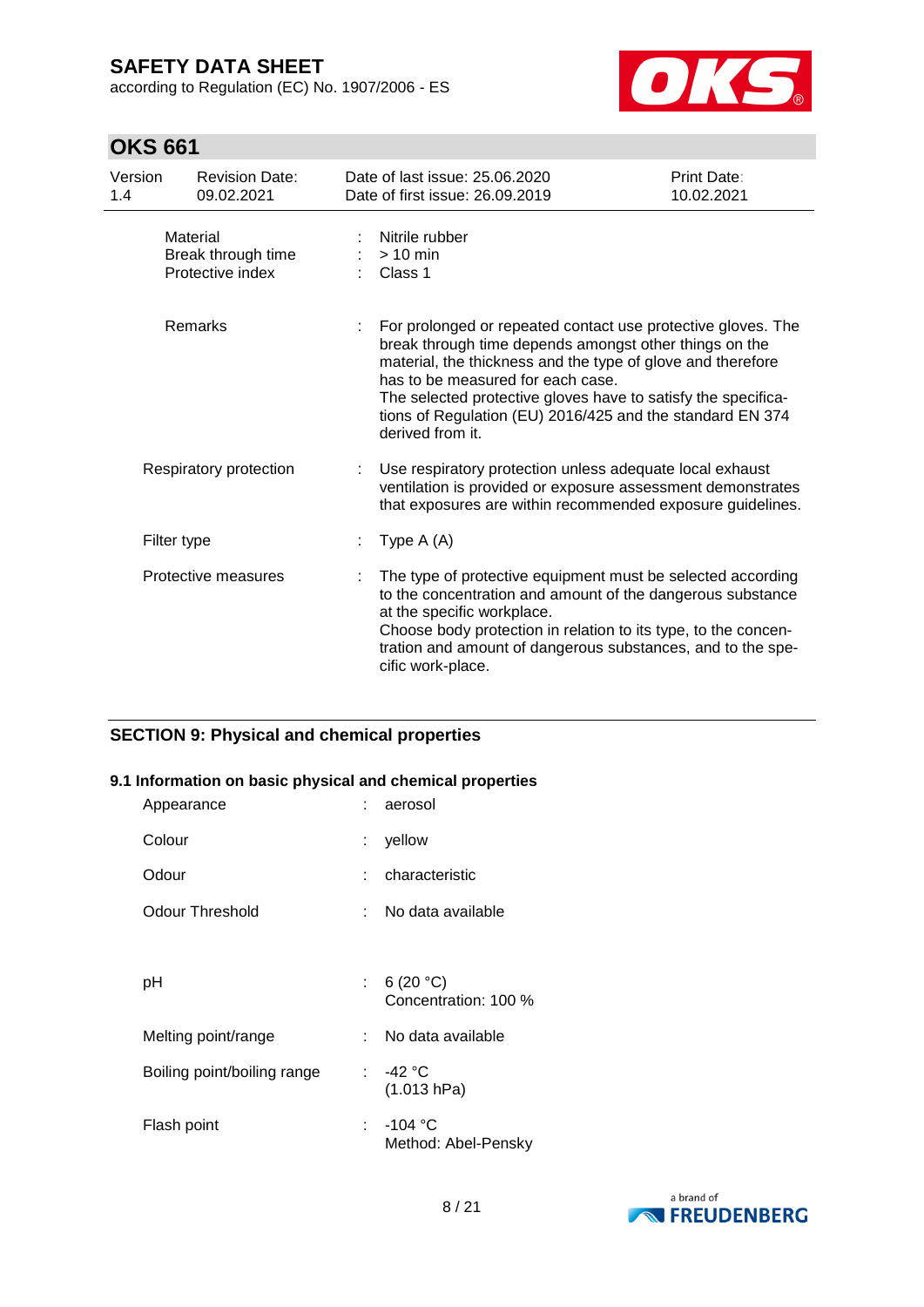according to Regulation (EC) No. 1907/2006 - ES



# **OKS 661**

| Version<br>1.4        |                     | <b>Revision Date:</b><br>09.02.2021                 |                             | Date of last issue: 25.06.2020<br>Date of first issue: 26.09.2019    | Print Date:<br>10.02.2021 |
|-----------------------|---------------------|-----------------------------------------------------|-----------------------------|----------------------------------------------------------------------|---------------------------|
|                       |                     | Evaporation rate                                    |                             | No data available                                                    |                           |
|                       |                     | Flammability (solid, gas)                           |                             | Not applicable                                                       |                           |
|                       |                     | Upper explosion limit / Upper<br>flammability limit | $\mathcal{I}^{\mathcal{I}}$ | 15 %(V)                                                              |                           |
|                       |                     | Lower explosion limit / Lower<br>flammability limit | ÷                           | $1,4\%$ (V)                                                          |                           |
|                       |                     | Vapour pressure                                     | ÷                           | No data available                                                    |                           |
|                       |                     | Relative vapour density                             |                             | No data available                                                    |                           |
|                       |                     | Relative density                                    |                             | 0,75(20 °C)<br>Reference substance: Water<br>The value is calculated |                           |
|                       | Density             |                                                     | t.                          | 0,75 g/cm3<br>(20 °C)                                                |                           |
|                       | <b>Bulk density</b> |                                                     |                             | No data available                                                    |                           |
|                       |                     | Solubility(ies)<br>Water solubility                 |                             | soluble                                                              |                           |
|                       |                     | Solubility in other solvents                        | ÷                           | No data available                                                    |                           |
|                       |                     | Partition coefficient: n-<br>octanol/water          |                             | No data available                                                    |                           |
|                       |                     | Auto-ignition temperature                           | ÷.                          | No data available                                                    |                           |
|                       |                     | Decomposition temperature                           | ÷                           | No data available                                                    |                           |
|                       | Viscosity           | Viscosity, dynamic                                  |                             | No data available                                                    |                           |
|                       |                     | Viscosity, kinematic                                |                             | $< 21,5$ mm2/s (40 °C)<br>Not applicable                             |                           |
|                       |                     | <b>Explosive properties</b>                         |                             | Not explosive                                                        |                           |
|                       |                     | Oxidizing properties                                |                             | No data available                                                    |                           |
| 9.2 Other information |                     |                                                     |                             |                                                                      |                           |
|                       |                     | Sublimation point                                   |                             | No data available                                                    |                           |
|                       |                     | Metal corrosion rate                                |                             | Not corrosive to metals                                              |                           |
|                       | Self-ignition       |                                                     |                             | not auto-flammable                                                   |                           |

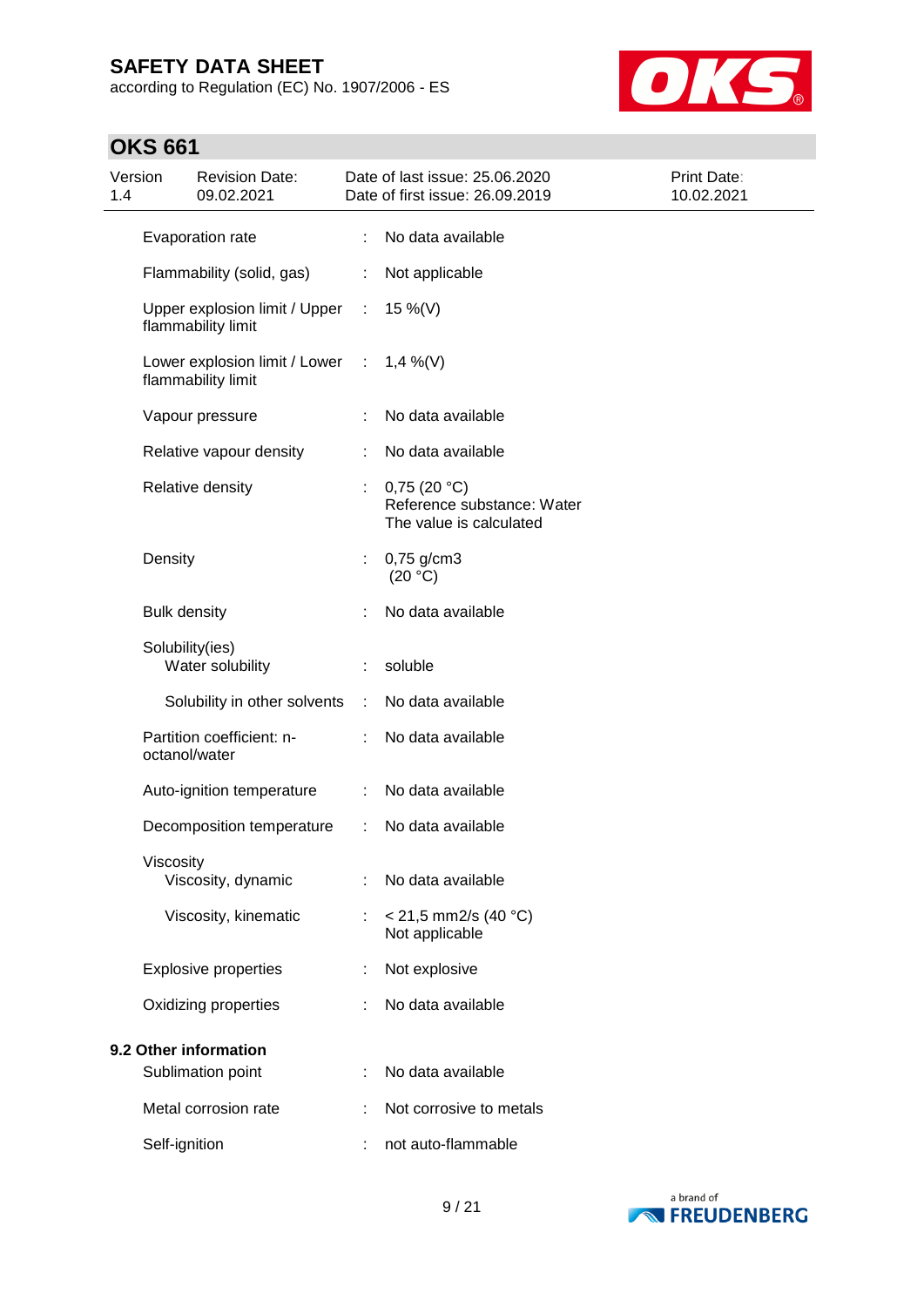according to Regulation (EC) No. 1907/2006 - ES



# **OKS 661**

| Version | Revision Date: | Date of last issue: 25.06.2020  | <b>Print Date:</b> |
|---------|----------------|---------------------------------|--------------------|
| 1.4     | 09.02.2021     | Date of first issue: 26.09.2019 | 10.02.2021         |

#### **SECTION 10: Stability and reactivity**

#### **10.1 Reactivity**

No hazards to be specially mentioned.

#### **10.2 Chemical stability**

Stable under normal conditions.

#### **10.3 Possibility of hazardous reactions**

Hazardous reactions : No dangerous reaction known under conditions of normal use.

#### **10.4 Conditions to avoid**

Conditions to avoid : Heat, flames and sparks.

#### **10.5 Incompatible materials**

| Materials to avoid | Oxidizing agents |
|--------------------|------------------|
|--------------------|------------------|

#### **10.6 Hazardous decomposition products**

No decomposition if stored and applied as directed.

#### **SECTION 11: Toxicological information**

#### **11.1 Information on toxicological effects**

| <b>Acute toxicity</b>                  |  |                                                                                                              |  |  |
|----------------------------------------|--|--------------------------------------------------------------------------------------------------------------|--|--|
| <b>Product:</b><br>Acute oral toxicity |  | $\therefore$ Acute toxicity estimate: $>$ 2.000 mg/kg<br>Method: Calculation method                          |  |  |
| Acute inhalation toxicity              |  | Symptoms: Inhalation may provoke the following symptoms:,<br>Respiratory disorder                            |  |  |
| Acute dermal toxicity                  |  | Symptoms: Redness, Local irritation                                                                          |  |  |
| <b>Components:</b>                     |  |                                                                                                              |  |  |
| ethanol:                               |  |                                                                                                              |  |  |
| Acute oral toxicity                    |  | : LD50 (Rat): 10.470 mg/kg<br>Method: OECD Test Guideline 401                                                |  |  |
| Acute inhalation toxicity              |  | : LC50 (Rat): 124,7 mg/l<br>Exposure time: 4 h<br>Test atmosphere: vapour<br>Method: OECD Test Guideline 403 |  |  |

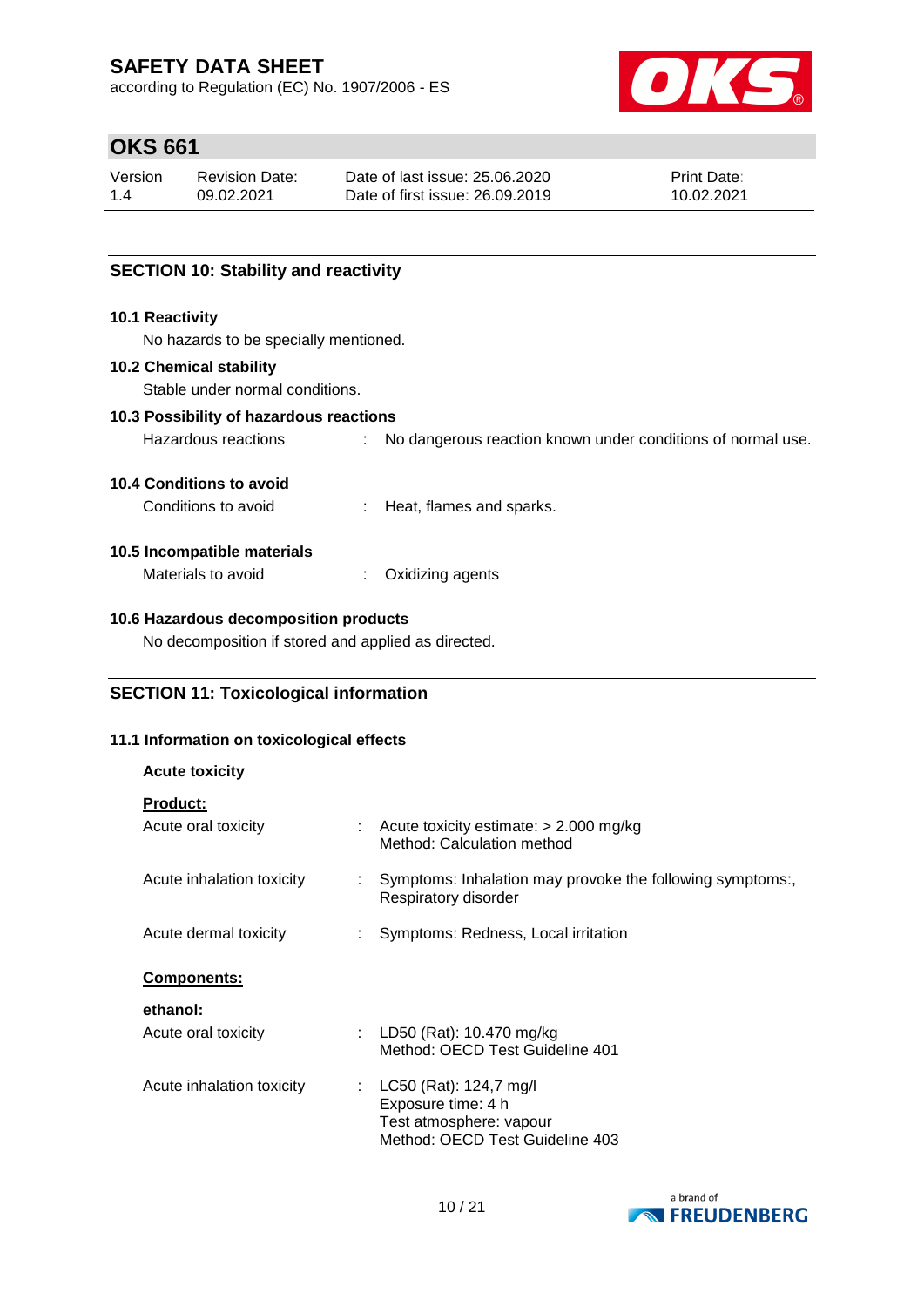according to Regulation (EC) No. 1907/2006 - ES



# **OKS 661**

| Version<br>1.4 | <b>Revision Date:</b><br>09.02.2021 |    | Date of last issue: 25.06.2020<br>Date of first issue: 26.09.2019                        | Print Date:<br>10.02.2021 |
|----------------|-------------------------------------|----|------------------------------------------------------------------------------------------|---------------------------|
|                | 1-methoxy-2-propanol:               |    |                                                                                          |                           |
|                | Acute oral toxicity                 | ÷. | LD50 Oral (Rat): 7.120 mg/kg                                                             |                           |
|                | pentane-2,4-dione:                  |    |                                                                                          |                           |
|                | Acute oral toxicity                 |    | Acute toxicity estimate: 500,0 mg/kg<br>Method: Converted acute toxicity point estimate  |                           |
|                |                                     |    | Assessment: The component/mixture is moderately toxic after<br>single ingestion.         |                           |
|                | methyl salicylate:                  |    |                                                                                          |                           |
|                | Acute oral toxicity                 |    | Assessment: The component/mixture is moderately toxic after<br>single ingestion.         |                           |
|                | cinnamaldehyde:                     |    |                                                                                          |                           |
|                | Acute dermal toxicity               | ÷  | Assessment: The component/mixture is moderately toxic after<br>single contact with skin. |                           |
|                | isobutane:                          |    |                                                                                          |                           |
|                | Acute inhalation toxicity           |    | LC50 (Rat): 658 mg/l<br>Exposure time: 4 h<br>Test atmosphere: gas                       |                           |
|                | <b>Skin corrosion/irritation</b>    |    |                                                                                          |                           |
| Product:       |                                     |    |                                                                                          |                           |
| Remarks        |                                     |    | This information is not available.                                                       |                           |
|                | Components:                         |    |                                                                                          |                           |
| ethanol:       |                                     |    |                                                                                          |                           |
| Species        |                                     |    | Rabbit                                                                                   |                           |
| Method         | Assessment                          |    | No skin irritation<br><b>OECD Test Guideline 404</b>                                     |                           |
| Result         |                                     |    | No skin irritation                                                                       |                           |
|                | cinnamaldehyde:                     |    |                                                                                          |                           |
| Result         |                                     |    | Skin irritation                                                                          |                           |
|                | Serious eye damage/eye irritation   |    |                                                                                          |                           |
| Product:       |                                     |    |                                                                                          |                           |
| Remarks        |                                     |    | Contact with eyes may cause irritation.                                                  |                           |
|                | Components:                         |    |                                                                                          |                           |
| ethanol:       |                                     |    |                                                                                          |                           |
|                |                                     |    |                                                                                          |                           |

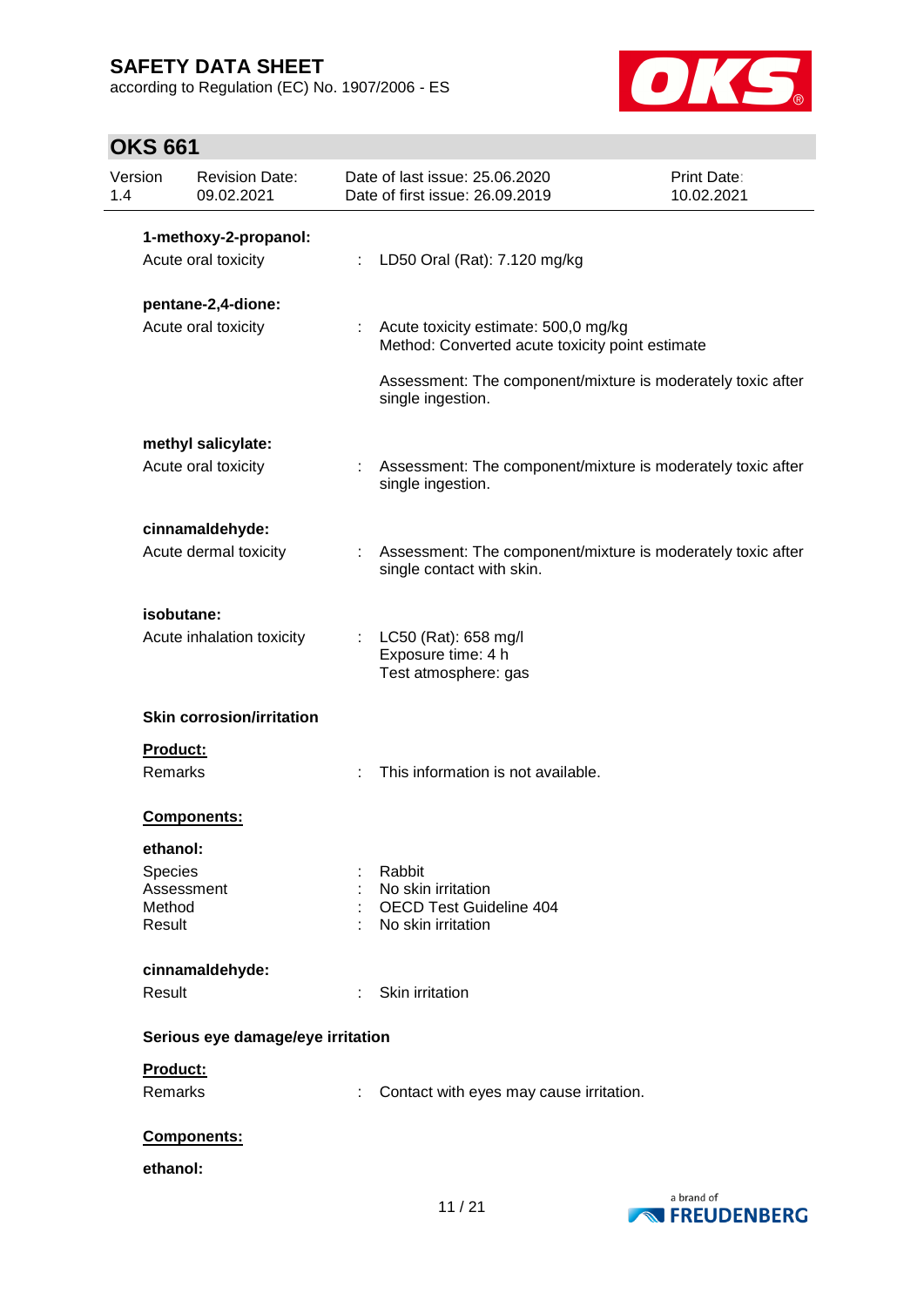according to Regulation (EC) No. 1907/2006 - ES



# **OKS 661**

| Version<br>1.4                          | <b>Revision Date:</b><br>09.02.2021      |      | Date of last issue: 25.06.2020<br>Date of first issue: 26.09.2019                                                                          | Print Date:<br>10.02.2021 |
|-----------------------------------------|------------------------------------------|------|--------------------------------------------------------------------------------------------------------------------------------------------|---------------------------|
| Species<br>Method<br>Result             | Assessment                               |      | Rabbit<br>Irritating to eyes.<br><b>OECD Test Guideline 405</b><br>Irritating to eyes.                                                     |                           |
|                                         | cinnamaldehyde:                          |      |                                                                                                                                            |                           |
| Result                                  |                                          | ÷.   | Eye irritation                                                                                                                             |                           |
|                                         | <b>Respiratory or skin sensitisation</b> |      |                                                                                                                                            |                           |
|                                         | <b>Product:</b><br>Remarks               | t.   | This information is not available.                                                                                                         |                           |
|                                         | Components:                              |      |                                                                                                                                            |                           |
| ethanol:<br>Species<br>Method<br>Result | Assessment                               |      | Mouse<br>Does not cause skin sensitisation.<br><b>OECD Test Guideline 429</b><br>Does not cause skin sensitisation.                        |                           |
| Result                                  | cinnamaldehyde:                          |      | May cause sensitisation by skin contact.                                                                                                   |                           |
|                                         | <b>Germ cell mutagenicity</b>            |      |                                                                                                                                            |                           |
|                                         | <b>Product:</b>                          |      |                                                                                                                                            |                           |
|                                         | Genotoxicity in vitro                    |      | : Remarks: No data available                                                                                                               |                           |
|                                         | Genotoxicity in vivo                     | t in | Remarks: No data available                                                                                                                 |                           |
|                                         | <b>Components:</b>                       |      |                                                                                                                                            |                           |
| ethanol:                                |                                          |      |                                                                                                                                            |                           |
|                                         | Genotoxicity in vitro                    |      | Test Type: Ames test<br>Metabolic activation: with and without metabolic activation<br>Method: OECD Test Guideline 471<br>Result: negative |                           |
|                                         | Genotoxicity in vivo                     |      | : Test Type: In vivo micronucleus test<br>Species: Mouse<br>Result: negative                                                               |                           |
|                                         | Carcinogenicity                          |      |                                                                                                                                            |                           |
|                                         | Product:                                 |      |                                                                                                                                            |                           |
|                                         | Remarks                                  |      | No data available                                                                                                                          |                           |

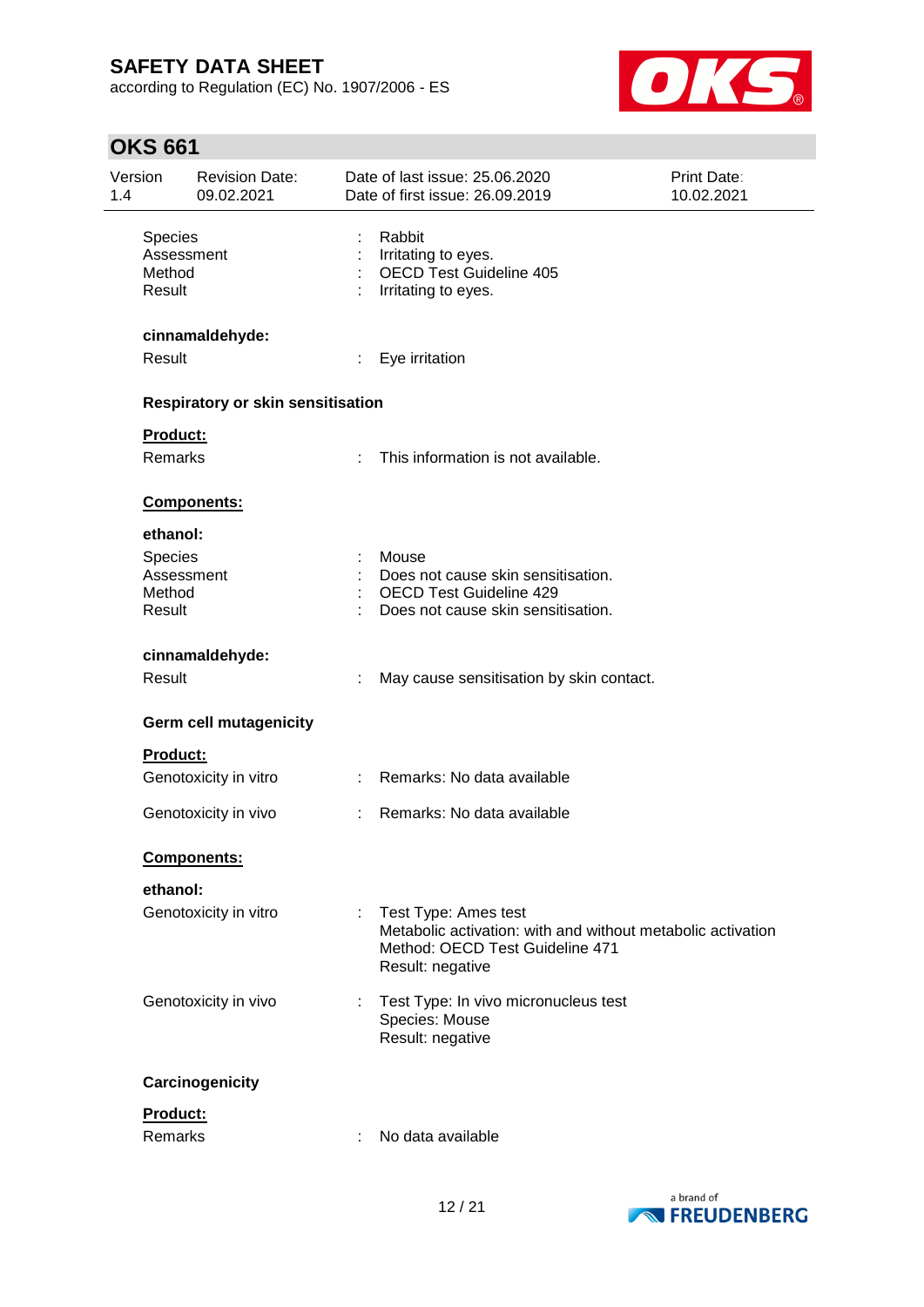according to Regulation (EC) No. 1907/2006 - ES



# **OKS 661**

| Version<br>1.4 | <b>Revision Date:</b><br>09.02.2021 | Date of last issue: 25.06.2020<br>Date of first issue: 26.09.2019                                        | <b>Print Date:</b><br>10.02.2021 |
|----------------|-------------------------------------|----------------------------------------------------------------------------------------------------------|----------------------------------|
|                | <b>Reproductive toxicity</b>        |                                                                                                          |                                  |
|                | Product:                            |                                                                                                          |                                  |
|                | Effects on fertility                | Remarks: No data available                                                                               |                                  |
|                | Effects on foetal develop-<br>ment  | Remarks: No data available<br>÷                                                                          |                                  |
|                | <b>STOT - single exposure</b>       |                                                                                                          |                                  |
|                | Components:                         |                                                                                                          |                                  |
|                | ethanol:                            |                                                                                                          |                                  |
|                | Assessment                          | The substance or mixture is not classified as specific target<br>organ toxicant, single exposure.        |                                  |
|                | 1-methoxy-2-propanol:               |                                                                                                          |                                  |
|                | Assessment                          | May cause drowsiness or dizziness.                                                                       |                                  |
|                | <b>STOT - repeated exposure</b>     |                                                                                                          |                                  |
|                | Components:                         |                                                                                                          |                                  |
|                | ethanol:                            |                                                                                                          |                                  |
|                | Assessment                          | ÷<br>The substance or mixture is not classified as specific target<br>organ toxicant, repeated exposure. |                                  |
|                | <b>Repeated dose toxicity</b>       |                                                                                                          |                                  |
|                | Product:                            |                                                                                                          |                                  |
|                | Remarks                             | This information is not available.                                                                       |                                  |
|                | Components:                         |                                                                                                          |                                  |
|                | ethanol:                            |                                                                                                          |                                  |
|                | Species<br><b>NOAEL</b>             | Rat, female                                                                                              |                                  |
|                | <b>Application Route</b>            | 1.730 mg/kg<br>Oral                                                                                      |                                  |
|                | Exposure time<br>Method             | 90 d<br>OECD Test Guideline 408                                                                          |                                  |
|                | <b>Aspiration toxicity</b>          |                                                                                                          |                                  |

#### **Product:**

This information is not available.

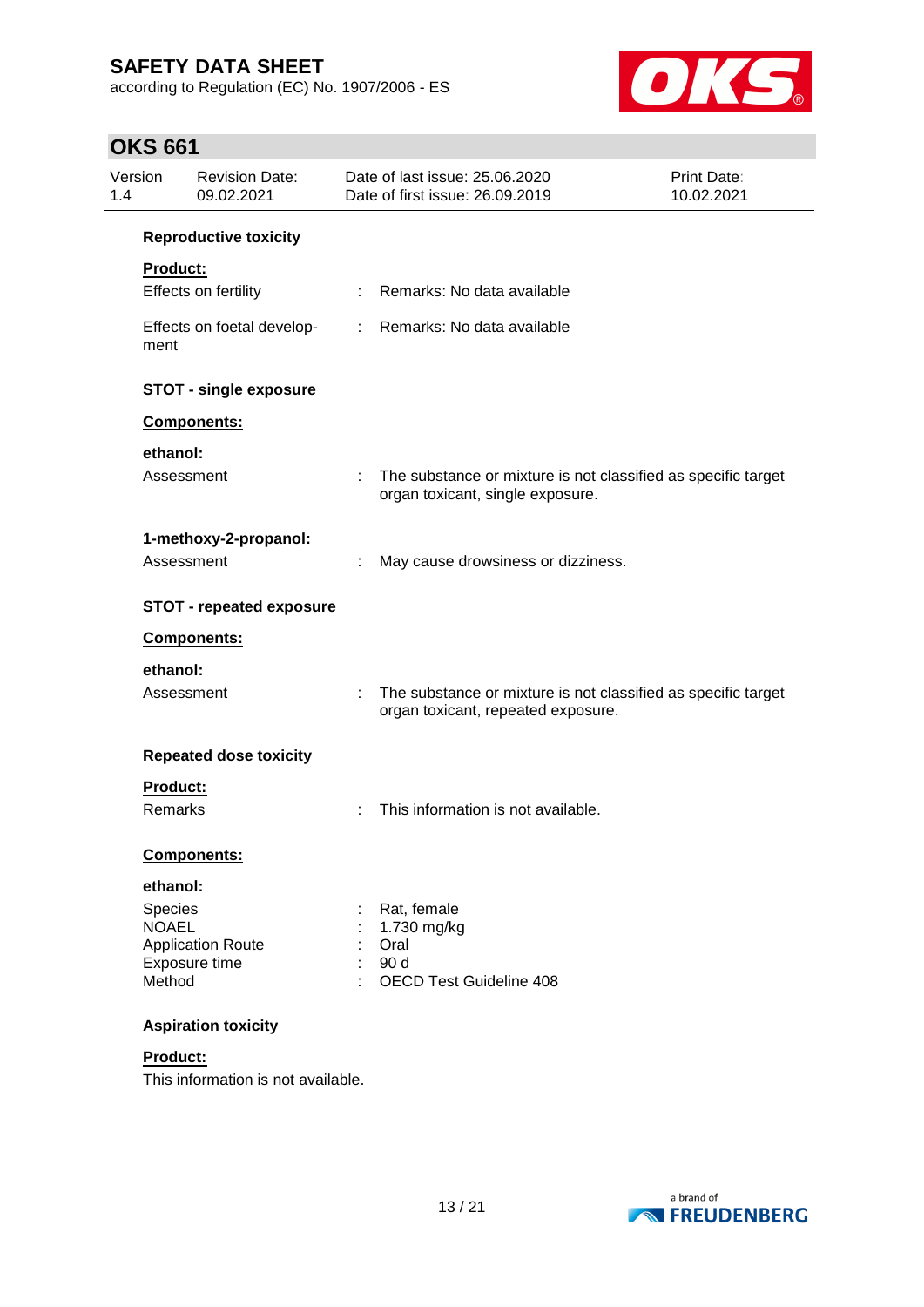according to Regulation (EC) No. 1907/2006 - ES



### **OKS 661**

| Version | Revision Date: | Date of last issue: 25.06.2020  | <b>Print Date:</b> |
|---------|----------------|---------------------------------|--------------------|
| 14      | 09.02.2021     | Date of first issue: 26.09.2019 | 10.02.2021         |

### **Components:**

#### **ethanol:**

No aspiration toxicity classification

#### **Further information**

### **Product:**

Remarks : Information given is based on data on the components and the toxicology of similar products.

### **SECTION 12: Ecological information**

#### **12.1 Toxicity**

| <b>Product:</b>                                                                  |                                                                                                                   |
|----------------------------------------------------------------------------------|-------------------------------------------------------------------------------------------------------------------|
| Toxicity to fish                                                                 | Remarks: No data available                                                                                        |
| Toxicity to daphnia and other :<br>aquatic invertebrates                         | Remarks: No data available                                                                                        |
| Toxicity to algae/aquatic<br>plants                                              | Remarks: No data available                                                                                        |
| Toxicity to microorganisms                                                       | Remarks: No data available                                                                                        |
| <b>Components:</b>                                                               |                                                                                                                   |
| ethanol:                                                                         |                                                                                                                   |
| Toxicity to fish                                                                 | LC50 (Pimephales promelas (fathead minnow)): 3.220 mg/l<br>Exposure time: 96 h                                    |
| Toxicity to daphnia and other :<br>aquatic invertebrates                         | EC50 (Daphnia magna (Water flea)): > 10.000 mg/l<br>Exposure time: 48 h                                           |
| Toxicity to algae/aquatic<br>plants                                              | EC50 (Chlorella vulgaris (Fresh water algae)): 275 mg/l<br>Exposure time: 72 h<br>Method: OECD Test Guideline 201 |
| Toxicity to daphnia and other :<br>aquatic invertebrates (Chron-<br>ic toxicity) | NOEC: 6.300 mg/l<br>Exposure time: 48 d<br>Species: Daphnia magna (Water flea)                                    |

#### **12.2 Persistence and degradability**

#### **Product:**

| Biodegradability |  | Remarks: No data available |
|------------------|--|----------------------------|
|------------------|--|----------------------------|

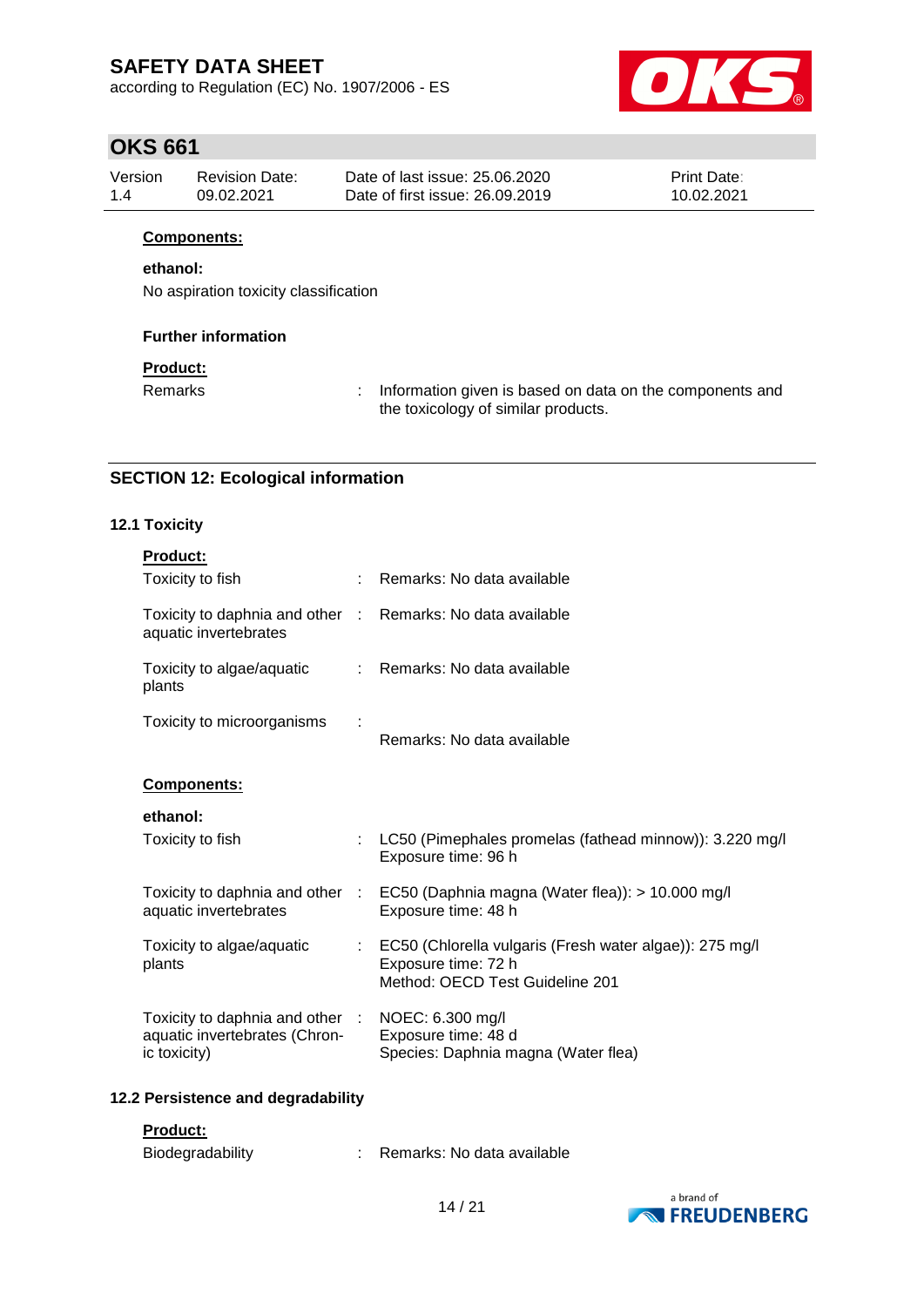according to Regulation (EC) No. 1907/2006 - ES



# **OKS 661**

| Version<br>1.4 |               | <b>Revision Date:</b><br>09.02.2021 | Date of last issue: 25.06.2020<br>Date of first issue: 26.09.2019                                                                                                                                                       | Print Date:<br>10.02.2021 |
|----------------|---------------|-------------------------------------|-------------------------------------------------------------------------------------------------------------------------------------------------------------------------------------------------------------------------|---------------------------|
|                | ity           |                                     | Physico-chemical removabil- : Remarks: No data available                                                                                                                                                                |                           |
|                |               | Components:                         |                                                                                                                                                                                                                         |                           |
|                | ethanol:      |                                     |                                                                                                                                                                                                                         |                           |
|                |               | Biodegradability                    | Test Type: aerobic<br>Result: Readily biodegradable.<br>Kinetic:<br>28 d: 97 %<br>Method: OECD Test Guideline 301B                                                                                                      |                           |
|                |               | 1-methoxy-2-propanol:               |                                                                                                                                                                                                                         |                           |
|                |               | Biodegradability                    | Result: rapidly biodegradable                                                                                                                                                                                           |                           |
|                |               | 12.3 Bioaccumulative potential      |                                                                                                                                                                                                                         |                           |
|                | Product:      |                                     |                                                                                                                                                                                                                         |                           |
|                |               | <b>Bioaccumulation</b>              | Remarks: This mixture contains no substance considered to<br>be persistent, bioaccumulating and toxic (PBT).<br>This mixture contains no substance considered to be very<br>persistent and very bioaccumulating (vPvB). |                           |
|                |               | Components:                         |                                                                                                                                                                                                                         |                           |
|                | ethanol:      |                                     |                                                                                                                                                                                                                         |                           |
|                |               | <b>Bioaccumulation</b>              | Bioconcentration factor (BCF): 3,2<br>Remarks: Due to the distribution coefficient n-octanol/water,<br>accumulation in organisms is not expected.                                                                       |                           |
|                | octanol/water | Partition coefficient: n-           | log Pow: -0,35 (20 °C)<br>Method: OECD Test Guideline 117                                                                                                                                                               |                           |
|                |               | 1-methoxy-2-propanol:               |                                                                                                                                                                                                                         |                           |
|                |               | Bioaccumulation                     | Bioconcentration factor (BCF): < 100                                                                                                                                                                                    |                           |
|                | octanol/water | Partition coefficient: n-           | log Pow: 0,37                                                                                                                                                                                                           |                           |
|                | isobutane:    |                                     |                                                                                                                                                                                                                         |                           |
|                | octanol/water | Partition coefficient: n-           | log Pow: 2,88<br>Method: OECD Test Guideline 107                                                                                                                                                                        |                           |
|                | propane:      |                                     |                                                                                                                                                                                                                         |                           |
|                | octanol/water | Partition coefficient: n-           | log Pow: 2,36                                                                                                                                                                                                           |                           |

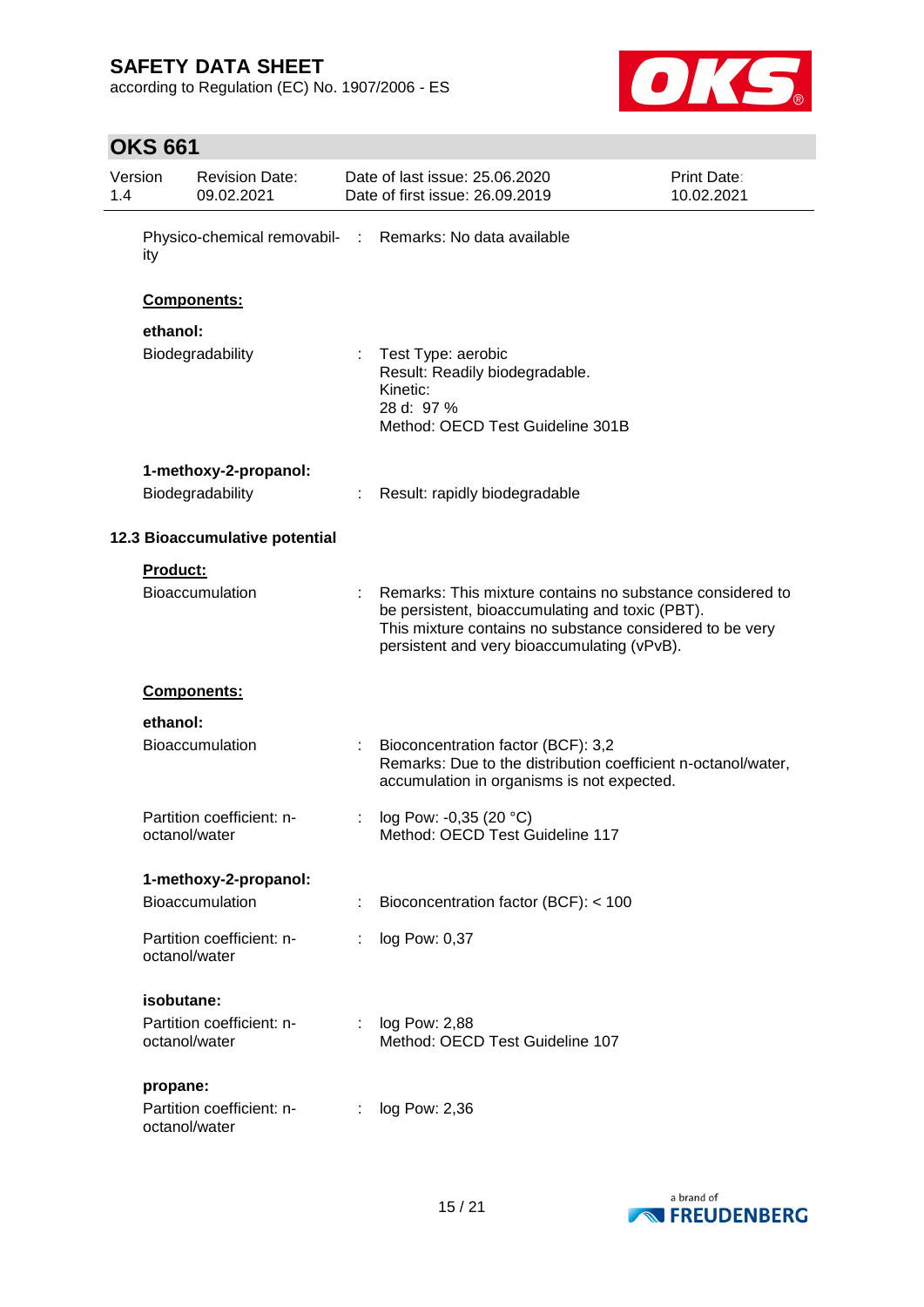according to Regulation (EC) No. 1907/2006 - ES



# **OKS 661**

| Version<br>1.4 |                                         | <b>Revision Date:</b><br>09.02.2021                |    | Date of last issue: 25.06.2020<br>Date of first issue: 26.09.2019                                                                                                                                          | Print Date:<br>10.02.2021 |  |  |  |  |
|----------------|-----------------------------------------|----------------------------------------------------|----|------------------------------------------------------------------------------------------------------------------------------------------------------------------------------------------------------------|---------------------------|--|--|--|--|
|                | 12.4 Mobility in soil                   |                                                    |    |                                                                                                                                                                                                            |                           |  |  |  |  |
|                | <b>Product:</b><br>Mobility             |                                                    |    | Remarks: No data available                                                                                                                                                                                 |                           |  |  |  |  |
|                |                                         | Distribution among environ-<br>mental compartments | t. | Remarks: No data available                                                                                                                                                                                 |                           |  |  |  |  |
|                | 12.5 Results of PBT and vPvB assessment |                                                    |    |                                                                                                                                                                                                            |                           |  |  |  |  |
|                | <b>Product:</b>                         |                                                    |    |                                                                                                                                                                                                            |                           |  |  |  |  |
|                | Assessment                              |                                                    |    | This substance/mixture contains no components considered<br>to be either persistent, bioaccumulative and toxic (PBT), or<br>very persistent and very bioaccumulative (vPvB) at levels of<br>0.1% or higher |                           |  |  |  |  |
|                |                                         | Components:                                        |    |                                                                                                                                                                                                            |                           |  |  |  |  |
|                | ethanol:<br>Assessment                  |                                                    |    | This substance is not considered to be persistent, bioaccumu-<br>lating and toxic (PBT) This substance is not considered to be<br>very persistent and very bioaccumulating (vPvB)                          |                           |  |  |  |  |
|                |                                         | 12.6 Other adverse effects                         |    |                                                                                                                                                                                                            |                           |  |  |  |  |
|                | <b>Product:</b><br>mation               | Additional ecological infor-                       | ÷. | No information on ecology is available.                                                                                                                                                                    |                           |  |  |  |  |

### **SECTION 13: Disposal considerations**

| 13.1 Waste treatment methods |                                                                                                                                                                                                                          |
|------------------------------|--------------------------------------------------------------------------------------------------------------------------------------------------------------------------------------------------------------------------|
| Product                      | Do not dispose of with domestic refuse.<br>÷<br>Dispose of as hazardous waste in compliance with local and<br>national regulations.                                                                                      |
|                              | Waste codes should be assigned by the user based on the<br>application for which the product was used.                                                                                                                   |
| Contaminated packaging       | Packaging that is not properly emptied must be disposed of as<br>÷<br>the unused product.<br>Offer empty spray cans to an established disposal company.<br>Pressurized container: Do not pierce or burn, even after use. |
|                              | The following Waste Codes are only suggestions:                                                                                                                                                                          |
| Waste Code                   | unused product, packagings not completely emptied<br>16 05 04*, gases in pressure containers (including halons)                                                                                                          |

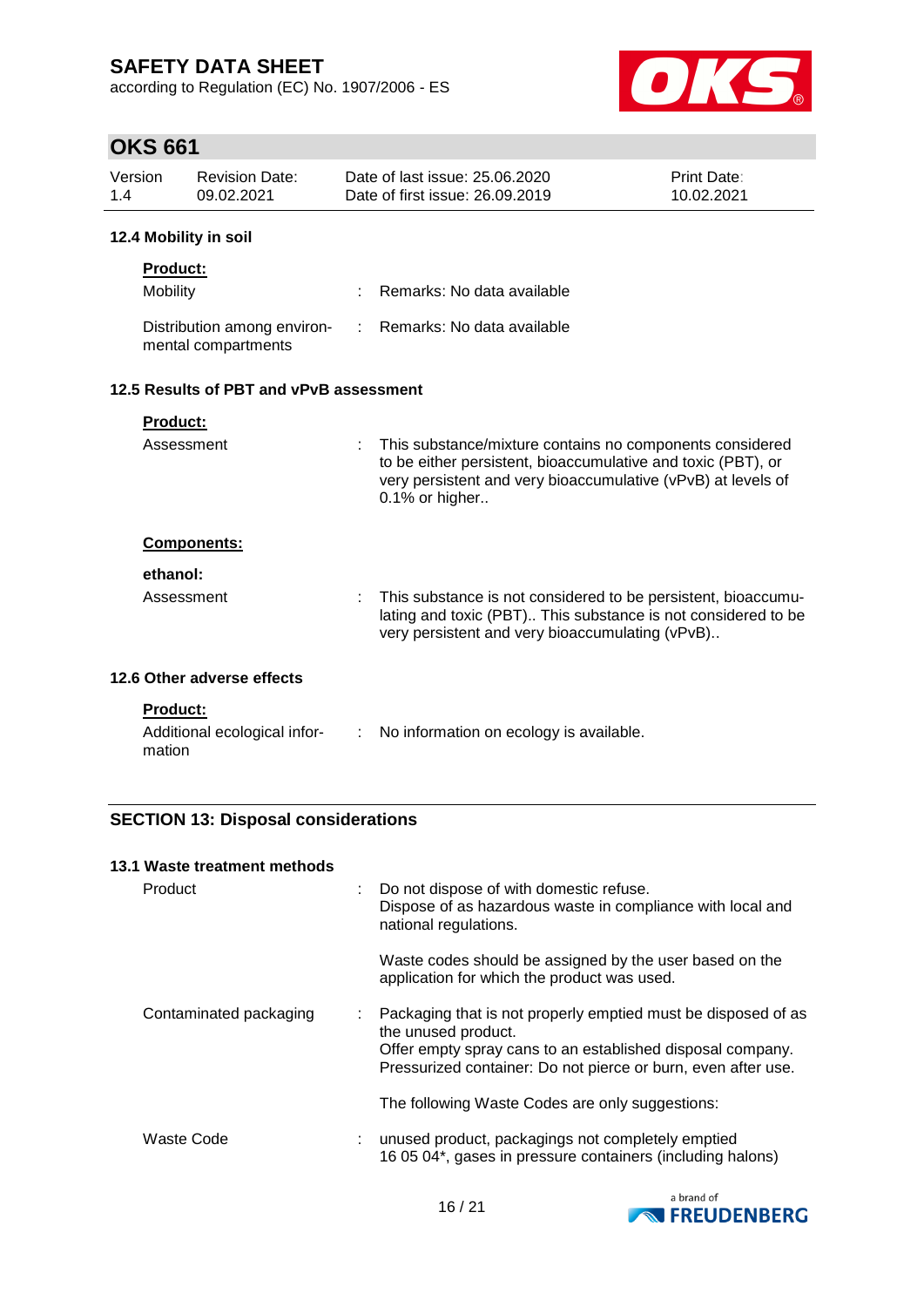according to Regulation (EC) No. 1907/2006 - ES



# **OKS 661**

| Version | <b>Revision Date:</b> | Date of last issue: 25.06.2020  | <b>Print Date:</b> |
|---------|-----------------------|---------------------------------|--------------------|
| 1.4     | 09.02.2021            | Date of first issue: 26,09,2019 | 10.02.2021         |

containing hazardous substances

#### **SECTION 14: Transport information**

#### **14.1 UN number**

| <b>ADN</b>                                                                                                   | t      | <b>UN 1950</b>                                 |
|--------------------------------------------------------------------------------------------------------------|--------|------------------------------------------------|
| <b>ADR</b>                                                                                                   | ÷      | <b>UN 1950</b>                                 |
| <b>RID</b>                                                                                                   | ł.     | UN 1950                                        |
| <b>IMDG</b>                                                                                                  | t      | UN 1950                                        |
| <b>IATA</b>                                                                                                  | ÷.     | <b>UN 1950</b>                                 |
| 14.2 UN proper shipping name                                                                                 |        |                                                |
| <b>ADN</b>                                                                                                   | ÷      | <b>AEROSOLS</b>                                |
| <b>ADR</b>                                                                                                   | ÷      | <b>AEROSOLS</b>                                |
| <b>RID</b>                                                                                                   | ł.     | <b>AEROSOLS</b>                                |
| <b>IMDG</b>                                                                                                  |        | AEROSOLS                                       |
| <b>IATA</b>                                                                                                  | ł.     | Aerosols, flammable                            |
| 14.3 Transport hazard class(es)                                                                              |        |                                                |
| <b>ADN</b>                                                                                                   | ÷      | 2                                              |
| <b>ADR</b>                                                                                                   | ł.     | 2                                              |
| <b>RID</b>                                                                                                   | t.     | 2                                              |
| <b>IMDG</b>                                                                                                  | ÷      | 2.1                                            |
| <b>IATA</b>                                                                                                  | ÷      | 2.1                                            |
| 14.4 Packing group                                                                                           |        |                                                |
| <b>ADN</b><br>Packing group<br><b>Classification Code</b><br>Labels                                          |        | Not assigned by regulation<br>5F<br>2.1        |
| <b>ADR</b><br>Packing group<br><b>Classification Code</b><br>Labels<br>Tunnel restriction code<br><b>RID</b> | t<br>ł | Not assigned by regulation<br>5F<br>2.1<br>(D) |
| Packing group<br><b>Classification Code</b><br><b>Hazard Identification Number</b><br>Labels                 |        | Not assigned by regulation<br>5F<br>23<br>2.1  |

#### **IMDG**

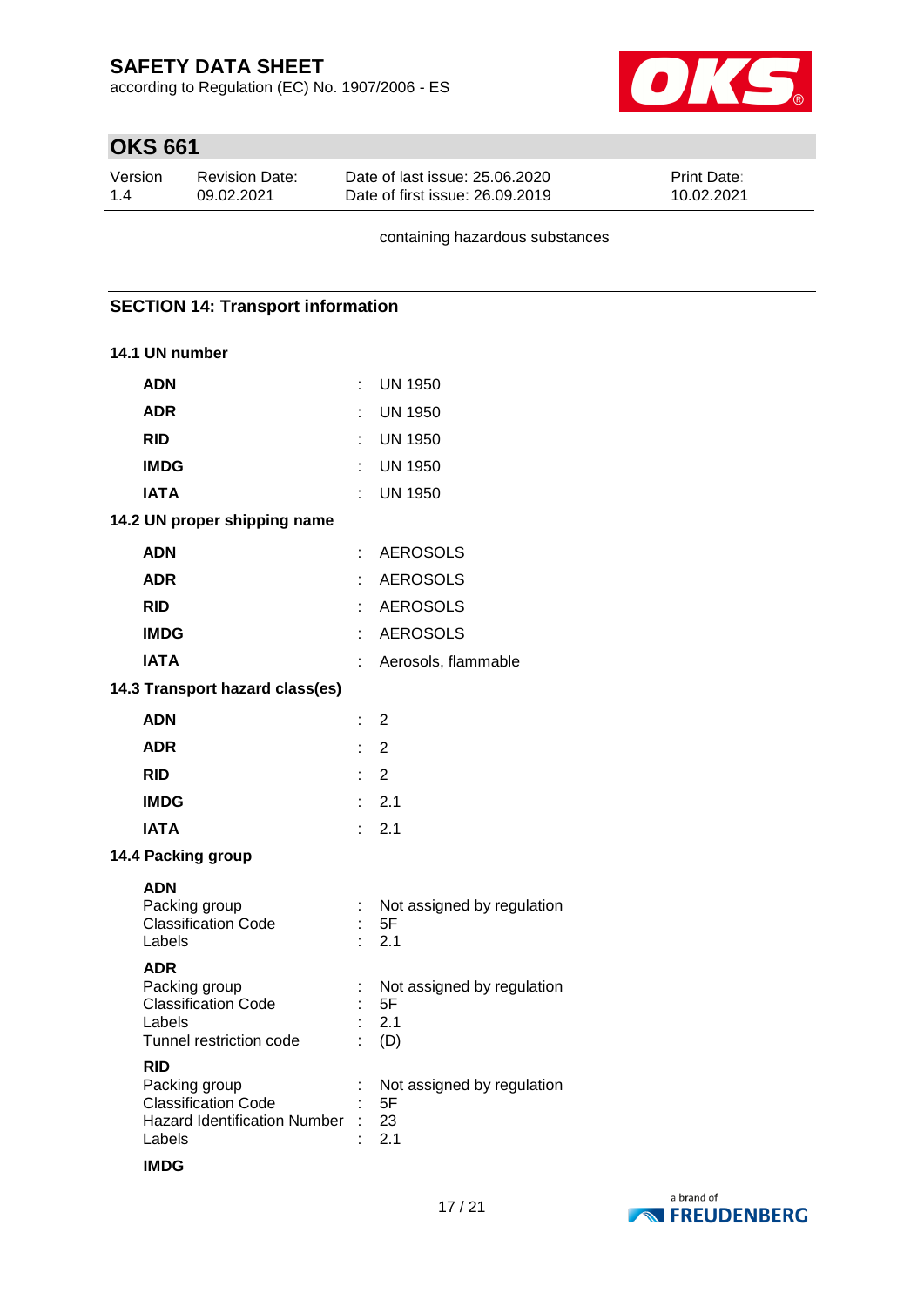according to Regulation (EC) No. 1907/2006 - ES



### **OKS 661**

| Version<br>1.4 |                                                                | <b>Revision Date:</b><br>09.02.2021                     |   | Date of last issue: 25.06.2020<br>Date of first issue: 26.09.2019 | Print Date:<br>10.02.2021 |  |
|----------------|----------------------------------------------------------------|---------------------------------------------------------|---|-------------------------------------------------------------------|---------------------------|--|
|                | Labels<br>EmS Code                                             | Packing group                                           |   | Not assigned by regulation<br>2.1<br>$F-D$ , S-U                  |                           |  |
|                | <b>IATA (Cargo)</b><br>Packing instruction (cargo<br>aircraft) |                                                         |   | 203                                                               |                           |  |
|                | Labels                                                         | Packing instruction (LQ)<br>Packing group               |   | Y203<br>Not assigned by regulation<br><b>Flammable Gas</b>        |                           |  |
|                | ger aircraft)                                                  | <b>IATA (Passenger)</b><br>Packing instruction (passen- | ÷ | 203                                                               |                           |  |
|                | Labels                                                         | Packing instruction (LQ)<br>Packing group               |   | Y203<br>Not assigned by regulation<br><b>Flammable Gas</b>        |                           |  |
|                | <b>14.5 Environmental hazards</b>                              |                                                         |   |                                                                   |                           |  |
|                | <b>ADN</b>                                                     | Environmentally hazardous                               |   | no                                                                |                           |  |
|                | <b>ADR</b>                                                     | Environmentally hazardous                               |   | no                                                                |                           |  |
|                | <b>RID</b>                                                     | Environmentally hazardous                               |   | no                                                                |                           |  |
|                | <b>IMDG</b>                                                    | Marine pollutant                                        |   | no                                                                |                           |  |
|                |                                                                | <b>IATA (Passenger)</b><br>Environmentally hazardous    |   | no                                                                |                           |  |
|                |                                                                | <b>IATA (Cargo)</b><br><b>Environmentally hazardous</b> |   | no                                                                |                           |  |
|                | 14.6 Special precautions for user                              |                                                         |   |                                                                   |                           |  |

The transport classification(s) provided herein are for informational purposes only, and solely based upon the properties of the unpackaged material as it is described within this Safety Data Sheet. Transportation classifications may vary by mode of transportation, package sizes, and variations in regional or country regulations.

#### **14.7 Transport in bulk according to Annex II of Marpol and the IBC Code**

Remarks : Not applicable for product as supplied.

### **SECTION 15: Regulatory information**

#### **15.1 Safety, health and environmental regulations/legislation specific for the substance or mixture**

| REACH - Candidate List of Substances of Very High<br>Concern for Authorisation (Article 59). | : This product does not contain sub-<br>stances of very high concern (Regu-<br>lation (EC) No 1907/2006 (REACH),<br>Article 57). |
|----------------------------------------------------------------------------------------------|----------------------------------------------------------------------------------------------------------------------------------|
| REACH - List of substances subject to authorisation                                          | $:$ Not applicable                                                                                                               |

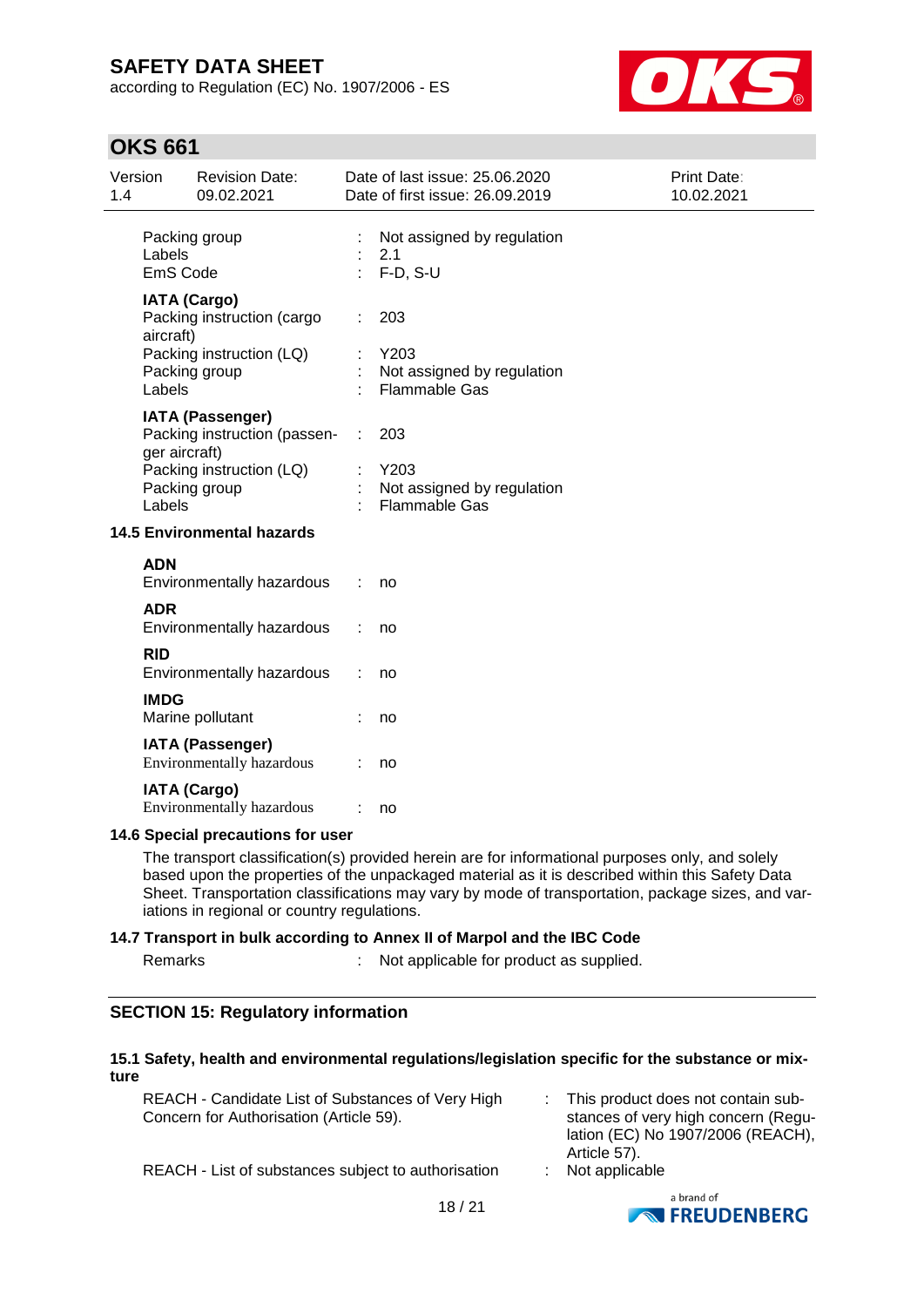according to Regulation (EC) No. 1907/2006 - ES



### **OKS 661**

| Version<br>1.4 |                                                                                                                                                                                                                                                 | <b>Revision Date:</b><br>09.02.2021                                                                                                    |                | Date of last issue: 25.06.2020<br>Date of first issue: 26.09.2019 |  | <b>Print Date:</b><br>10.02.2021                                                                                                                                       |
|----------------|-------------------------------------------------------------------------------------------------------------------------------------------------------------------------------------------------------------------------------------------------|----------------------------------------------------------------------------------------------------------------------------------------|----------------|-------------------------------------------------------------------|--|------------------------------------------------------------------------------------------------------------------------------------------------------------------------|
| (Annex XIV)    |                                                                                                                                                                                                                                                 |                                                                                                                                        |                |                                                                   |  |                                                                                                                                                                        |
|                |                                                                                                                                                                                                                                                 | Regulation (EC) No 1005/2009 on substances that de-<br>plete the ozone layer                                                           | Not applicable |                                                                   |  |                                                                                                                                                                        |
|                | tants (recast)                                                                                                                                                                                                                                  | Regulation (EU) 2019/1021 on persistent organic pollu-                                                                                 |                | Not applicable                                                    |  |                                                                                                                                                                        |
|                |                                                                                                                                                                                                                                                 | Regulation (EC) No 649/2012 of the European Parlia-<br>ment and the Council concerning the export and import<br>of dangerous chemicals |                | Not applicable                                                    |  |                                                                                                                                                                        |
|                | REACH - Restrictions on the manufacture, placing on<br>the market and use of certain dangerous substances,<br>preparations and articles (Annex XVII)                                                                                            |                                                                                                                                        |                |                                                                   |  | Not applicable                                                                                                                                                         |
|                | P <sub>5c</sub>                                                                                                                                                                                                                                 |                                                                                                                                        |                |                                                                   |  |                                                                                                                                                                        |
|                | P <sub>2</sub>                                                                                                                                                                                                                                  |                                                                                                                                        |                |                                                                   |  |                                                                                                                                                                        |
|                | Seveso III: Directive 2012/18/EU of the European Parliament and of the Council on the control of<br>major-accident hazards involving dangerous substances.<br>18<br>Liquefied extremely flam-<br>mable gases (including<br>LPG) and natural gas |                                                                                                                                        |                |                                                                   |  |                                                                                                                                                                        |
|                | P <sub>3</sub> b                                                                                                                                                                                                                                |                                                                                                                                        |                | <b>FLAMMABLE AEROSOLS</b>                                         |  |                                                                                                                                                                        |
|                |                                                                                                                                                                                                                                                 | Volatile organic compounds                                                                                                             |                |                                                                   |  | Directive 2010/75/EU of 24 November 2010 on industrial<br>emissions (integrated pollution prevention and control)<br>Volatile organic compounds (VOC) content: 67,12 % |
|                |                                                                                                                                                                                                                                                 | <b>Other regulations:</b>                                                                                                              |                |                                                                   |  |                                                                                                                                                                        |

Take note of Directive 92/85/EEC regarding maternity protection or stricter national regulations, where applicable.

Take note of Directive 94/33/EC on the protection of young people at work or stricter national regulations, where applicable.

#### **15.2 Chemical safety assessment**

This information is not available.

#### **SECTION 16: Other information**

#### **Full text of H-Statements**

| H220 | : Extremely flammable gas.                            |
|------|-------------------------------------------------------|
| H225 | : Highly flammable liquid and vapour.                 |
| H226 | : Flammable liquid and vapour.                        |
| H280 | : Contains gas under pressure; may explode if heated. |
| H302 | : Harmful if swallowed.                               |
|      |                                                       |



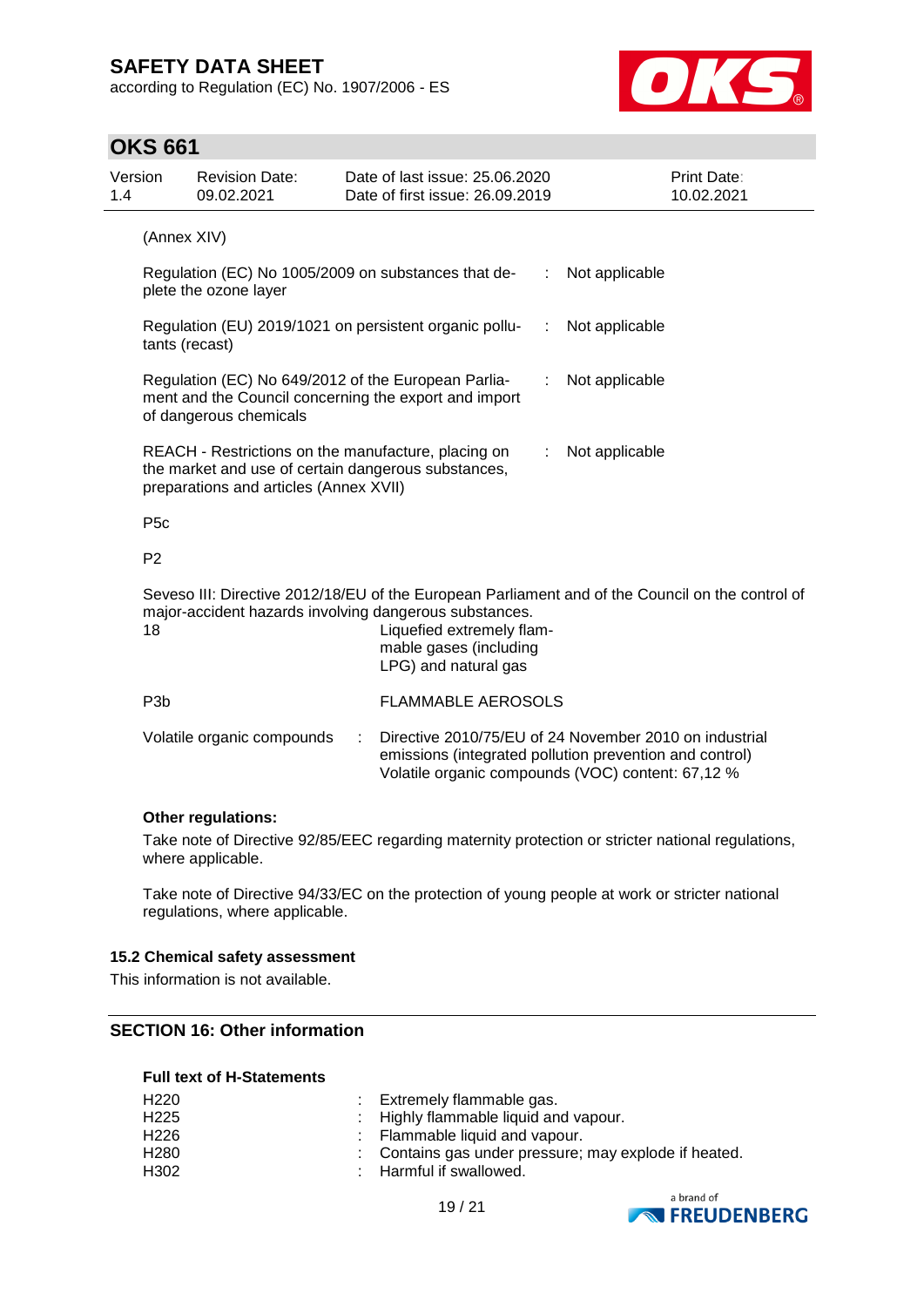according to Regulation (EC) No. 1907/2006 - ES



## **OKS 661**

| Version<br>1.4                       | <b>Revision Date:</b><br>09.02.2021     | Date of last issue: 25.06.2020<br>Date of first issue: 26.09.2019                                                                                                                                                                                                                                                                                                                                                                                                                                           | <b>Print Date:</b><br>10.02.2021 |
|--------------------------------------|-----------------------------------------|-------------------------------------------------------------------------------------------------------------------------------------------------------------------------------------------------------------------------------------------------------------------------------------------------------------------------------------------------------------------------------------------------------------------------------------------------------------------------------------------------------------|----------------------------------|
| H312<br>H315<br>H317<br>H319<br>H336 |                                         | Harmful in contact with skin.<br>Causes skin irritation.<br>May cause an allergic skin reaction.<br>Causes serious eye irritation.<br>May cause drowsiness or dizziness.                                                                                                                                                                                                                                                                                                                                    |                                  |
|                                      | <b>Full text of other abbreviations</b> |                                                                                                                                                                                                                                                                                                                                                                                                                                                                                                             |                                  |
|                                      |                                         |                                                                                                                                                                                                                                                                                                                                                                                                                                                                                                             |                                  |
| Note C                               |                                         | Some organic substances may be marketed either in a specif-<br>ic isomeric form or as a mixture of several isomers. In this                                                                                                                                                                                                                                                                                                                                                                                 |                                  |
|                                      | Note U (table 3.1)                      | case the supplier must state on the label whether the sub-<br>stance is a specific isomer or a mixture of isomers.<br>When put on the market gases have to be classified as "Gas-<br>es under pressure", in one of the groups compressed gas,<br>liquefied gas, refrigerated liquefied gas or dissolved gas. The<br>group depends on the physical state in which the gas is pack-<br>aged and therefore has to be assigned case by case. The<br>following codes are assigned: Press. Gas (Comp.) Press. Gas |                                  |
|                                      |                                         | (Liq.) Press. Gas (Ref. Liq.) Press. Gas (Diss.) Aerosols shall<br>not be classified as gases under pressure (See Annex I, Part<br>2, Section 2.3.2.1, Note 2).                                                                                                                                                                                                                                                                                                                                             |                                  |
|                                      | 2000/39/EC                              | Europe. Commission Directive 2000/39/EC establishing a first<br>list of indicative occupational exposure limit values                                                                                                                                                                                                                                                                                                                                                                                       |                                  |
| <b>ES VLA</b>                        |                                         | Spain. Environmental Limits for exposure to Chemical agents<br>- Table 1: Occupational Exposure Values                                                                                                                                                                                                                                                                                                                                                                                                      |                                  |
|                                      | 2000/39/EC / TWA                        | Limit Value - eight hours                                                                                                                                                                                                                                                                                                                                                                                                                                                                                   |                                  |
|                                      | 2000/39/EC / STEL                       | Short term exposure limit                                                                                                                                                                                                                                                                                                                                                                                                                                                                                   |                                  |
|                                      | ES VLA / VLA-ED                         | <b>Environmental Daily Limit Value</b>                                                                                                                                                                                                                                                                                                                                                                                                                                                                      |                                  |
|                                      | ES VLA / VLA-EC                         | <b>Environmental Short Term Value</b>                                                                                                                                                                                                                                                                                                                                                                                                                                                                       |                                  |

ADN - European Agreement concerning the International Carriage of Dangerous Goods by Inland Waterways; ADR - European Agreement concerning the International Carriage of Dangerous Goods by Road; AICS - Australian Inventory of Chemical Substances; ASTM - American Society for the Testing of Materials; bw - Body weight; CLP - Classification Labelling Packaging Regulation; Regulation (EC) No 1272/2008; CMR - Carcinogen, Mutagen or Reproductive Toxicant; DIN - Standard of the German Institute for Standardisation; DSL - Domestic Substances List (Canada); ECHA - European Chemicals Agency; EC-Number - European Community number; ECx - Concentration associated with x% response; ELx - Loading rate associated with x% response; EmS - Emergency Schedule; ENCS - Existing and New Chemical Substances (Japan); ErCx - Concentration associated with x% growth rate response; GHS - Globally Harmonized System; GLP - Good Laboratory Practice; IARC - International Agency for Research on Cancer; IATA - International Air Transport Association; IBC - International Code for the Construction and Equipment of Ships carrying Dangerous Chemicals in Bulk; IC50 - Half maximal inhibitory concentration; ICAO - International Civil Aviation Organization; IECSC - Inventory of Existing Chemical Substances in China; IMDG - International Maritime Dangerous Goods; IMO - International Maritime Organization; ISHL - Industrial Safety and Health Law (Japan); ISO - International Organisation for Standardization; KECI - Korea Existing Chemicals Inventory; LC50 - Lethal Concentration